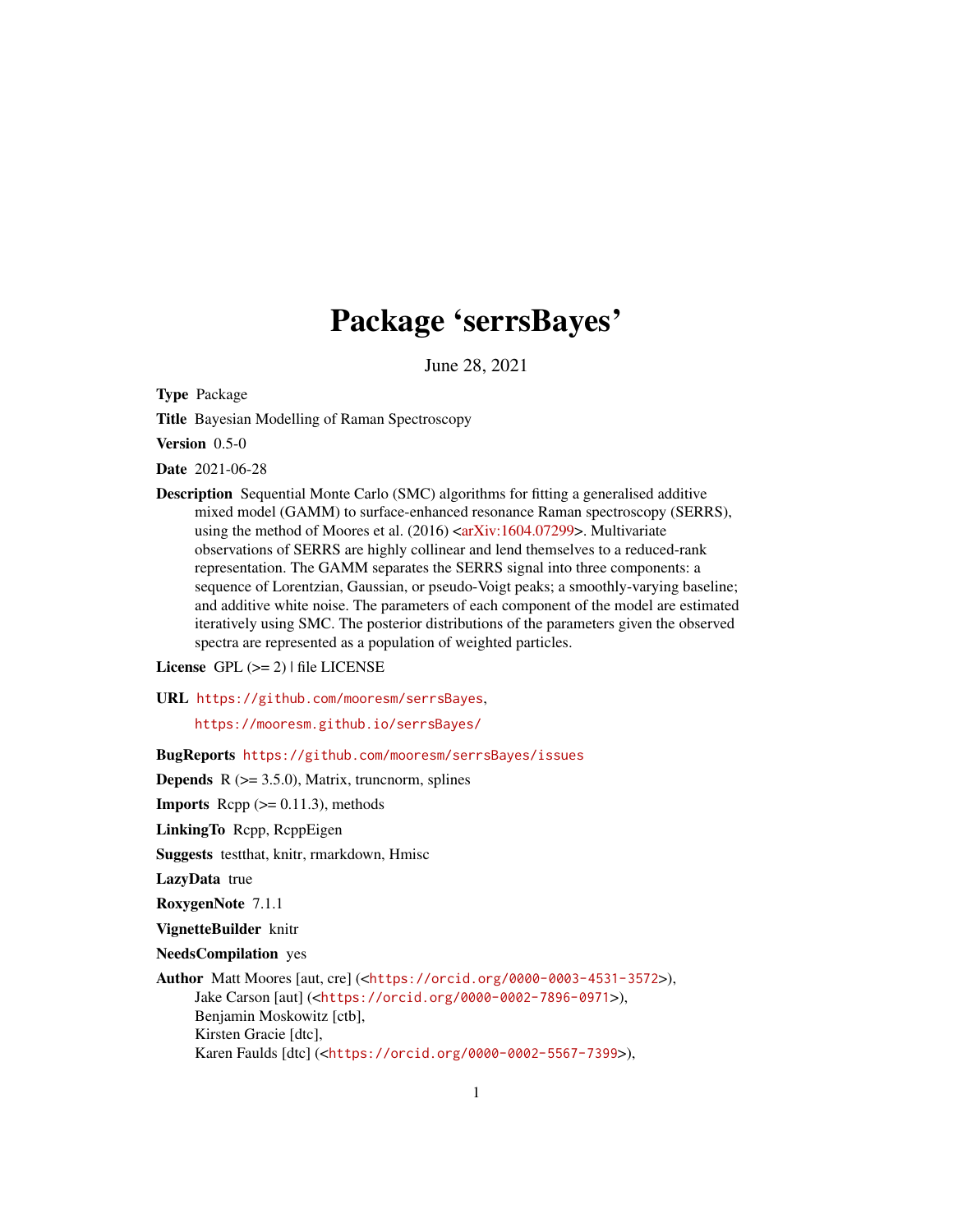Mark Girolami [aut], Engineering and Physical Sciences Research Council [fnd] (EPSRC programme grant ref: EP/L014165/1), University of Warwick [cph]

Maintainer Matt Moores <mmoores@gmail.com>

Repository CRAN

Date/Publication 2021-06-28 12:20:02 UTC

# R topics documented:

| 3                        |
|--------------------------|
| $\overline{\mathcal{A}}$ |
| $\overline{4}$           |
| 5                        |
| 6                        |
| $\tau$                   |
| 9                        |
| 10                       |
| 11                       |
| 12                       |
| 12                       |
| 13                       |
| 14                       |
| 15                       |
| 16                       |
| 17                       |
| 17                       |
| 18                       |
| 19                       |
| 20                       |
| 22                       |
| 22                       |
| 23                       |
| 24                       |
| 25                       |
| 25                       |
| <sup>26</sup>            |

**Index** [27](#page-26-0)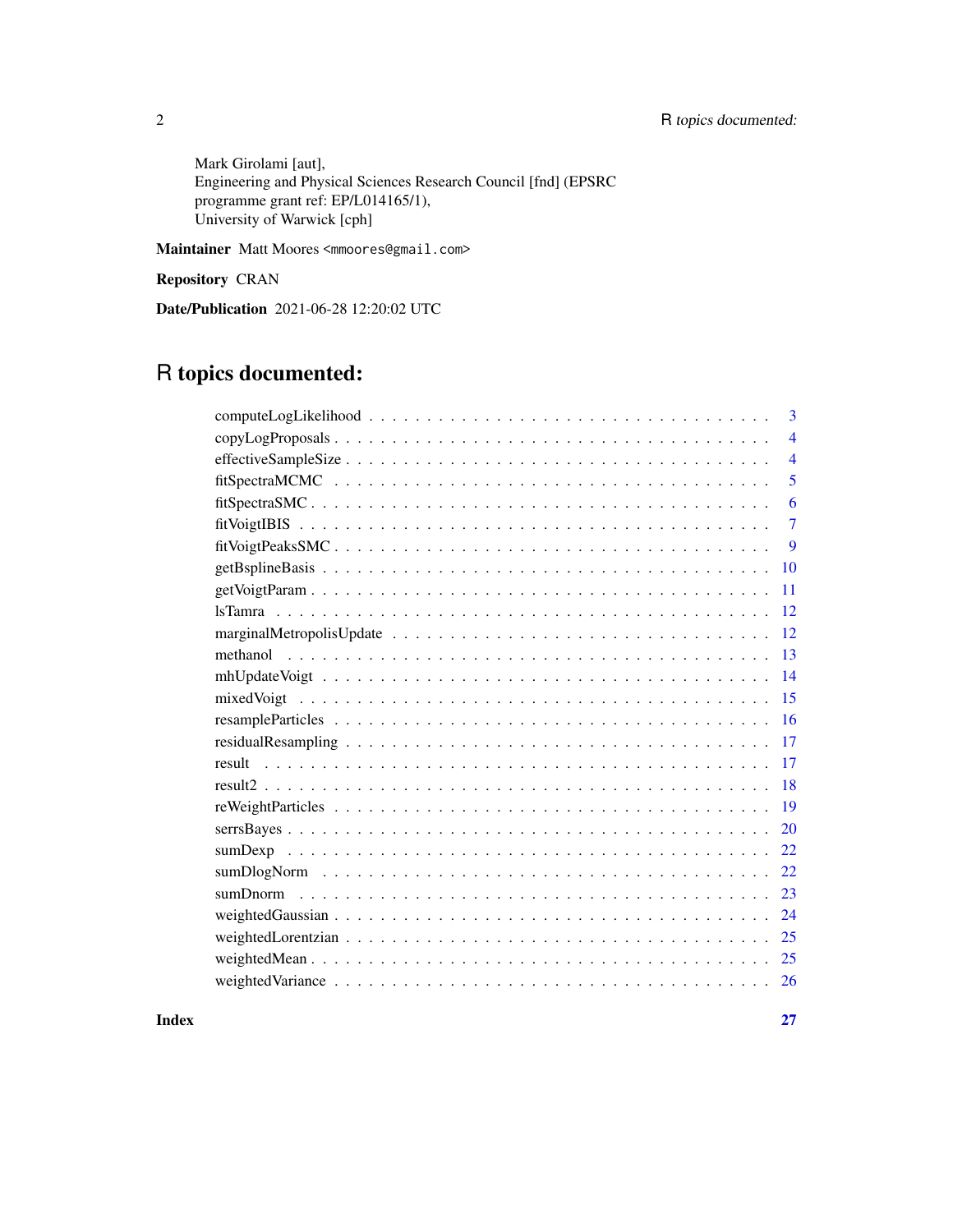<span id="page-2-0"></span>This is an internal function that is only exposed on the public API for unit testing purposes. It computes the log-likelihood of the spline and the noise, once the spectral signature has been subtracted from the observed data. Thus, it can be used with either Lorentzian, Gaussian, or pseudo-Voigt broadening functions.

# Usage

```
computeLogLikelihood(
  obsi,
  lambda,
 prErrNu,
 prErrSS,
 basisMx,
 eigVal,
 precMx,
  xTx,
  aMx,
  ruMx
```

```
)
```
# Arguments

| obsi    | Vector of residuals after the spectral signature has been subtracted. |
|---------|-----------------------------------------------------------------------|
| lambda  | smoothing parameter of the penalised B-spline.                        |
| prErrNu | hyperparameter of the additive noise                                  |
| prErrSS | hyperparameter of the additive noise                                  |
| basisMx | Matrix of B-spline basis functions                                    |
| eigVal  | eigenvalues of the Demmler-Reinsch factorisation                      |
| precMx  | precision matrix for the spline                                       |
| xTx     | sparse matrix cross-product                                           |
| aMx     | orthoganal matrix A from the Demmler-Reinsch factorisation            |
| ruMx    | product of Ru from the Demmler-Reinsch factorisation                  |

#### Value

The logarithm of the likelihood.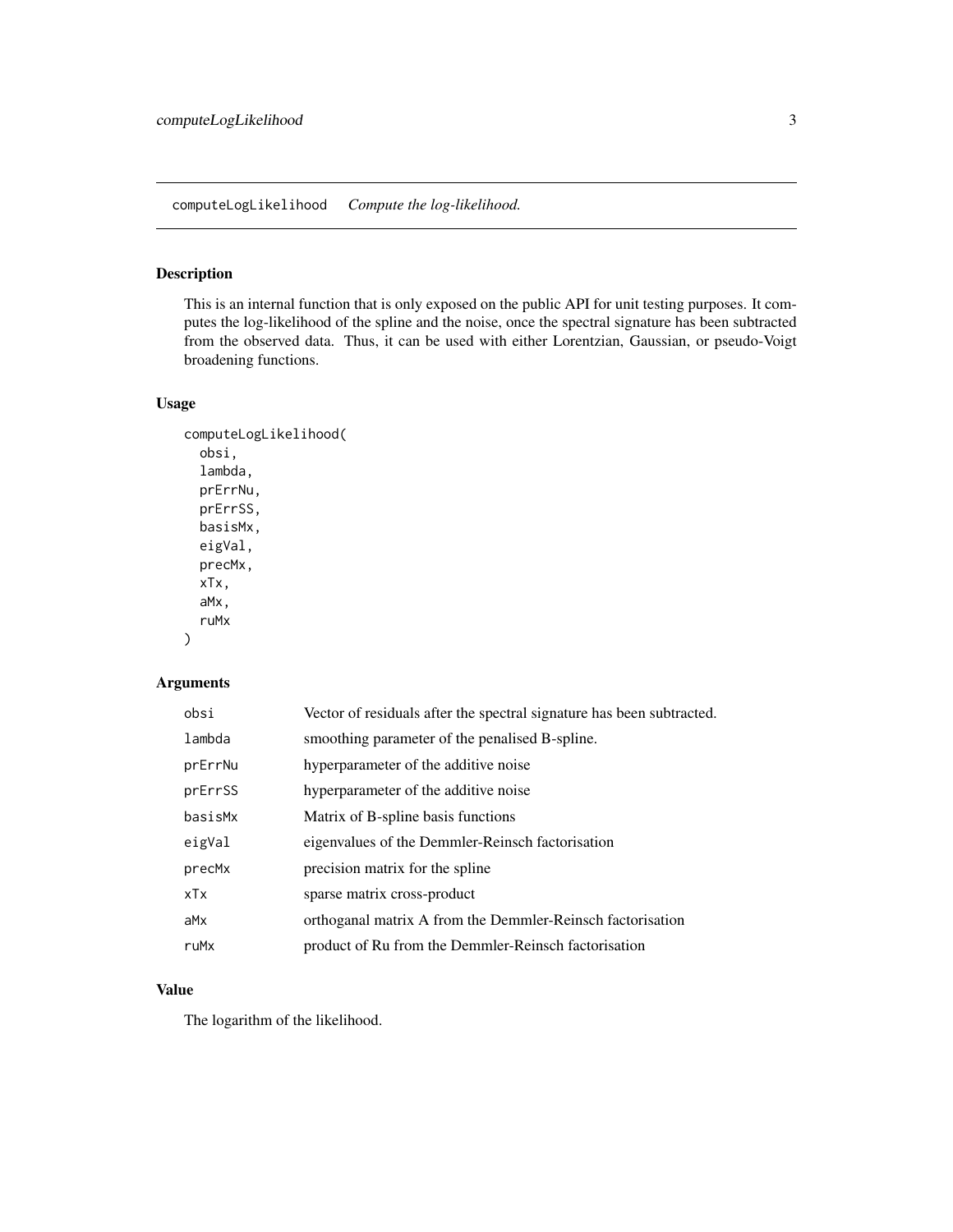<span id="page-3-0"></span>

This is an internal function that is only exposed on the public API for unit testing purposes.

#### Usage

```
copyLogProposals(nPK, T_Prop_Theta)
```
#### Arguments

| nPK          | number of Raman peaks in the spectral signature |
|--------------|-------------------------------------------------|
| T_Prop_Theta | Vector of logarithms of the MH proposals        |

# Value

Vector of proposals

effectiveSampleSize *Compute the effective sample size (ESS) of the particles.*

# Description

The ESS is a "rule of thumb" for assessing the degeneracy of the importance distribution:

$$
ESS = \frac{(\sum_{q=1}^{Q} w_q)^2}{\sum_{q=1}^{Q} w_q^2}
$$

#### Usage

effectiveSampleSize(log\_weights)

#### Arguments

log\_weights logarithms of the importance weights of each particle.

# Value

the effective sample size, a scalar between 0 and Q

# References

Liu, JS (2001) "Monte Carlo Strategies in Scientific Computing." Springer, NY, pp. 34–36.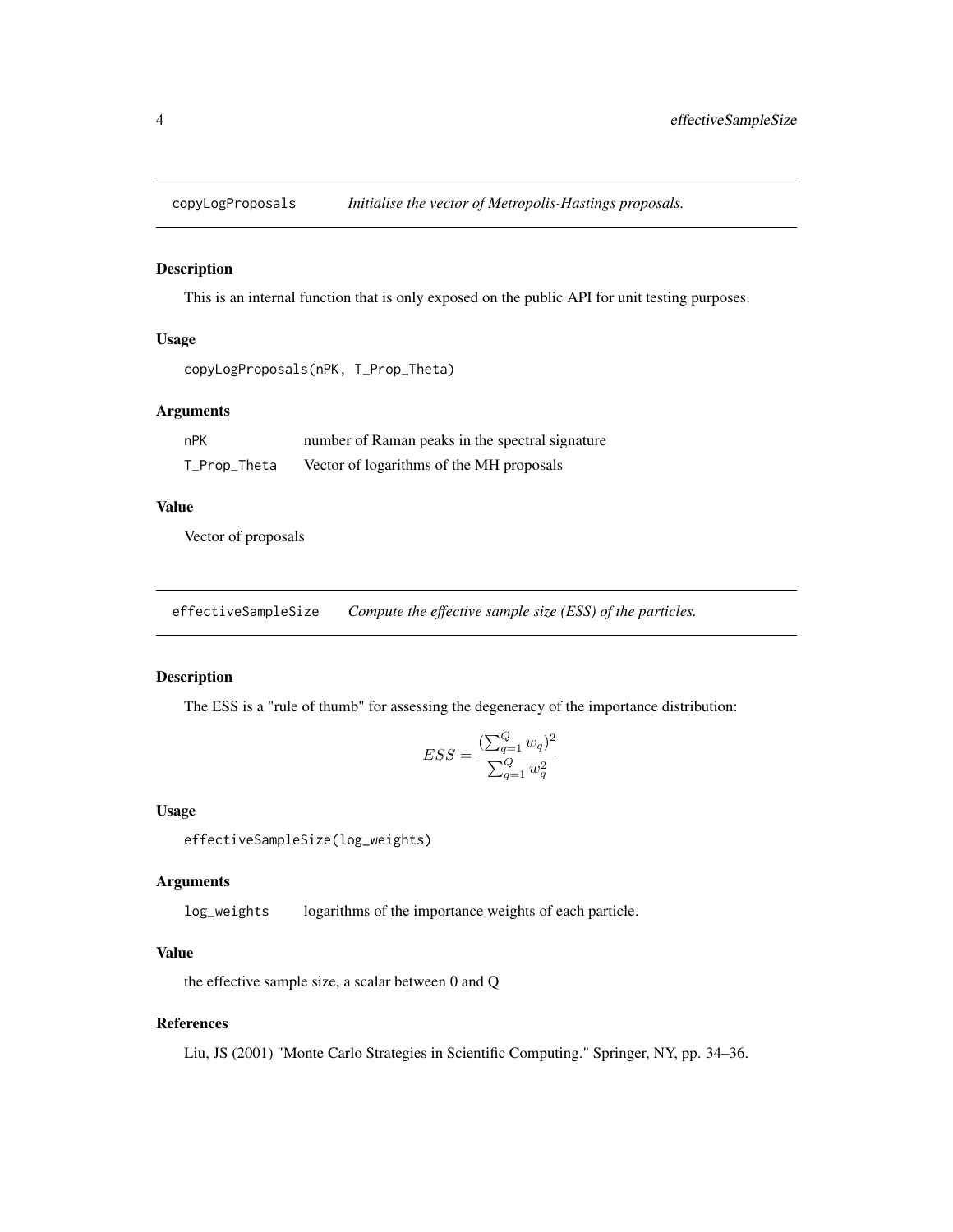# <span id="page-4-0"></span>fitSpectraMCMC 5

## Examples

```
x <- runif(100)
effectiveSampleSize(log(x))
```
fitSpectraMCMC *Fit the model using Markov chain Monte Carlo.*

## Description

Fit the model using Markov chain Monte Carlo.

#### Usage

fitSpectraMCMC(wl, spc, peakWL, lPriors, sd\_mh, niter = 10000, nchains = 4)

# Arguments

| wl             | Vector of nwl wavenumbers at which the spetra are observed.           |
|----------------|-----------------------------------------------------------------------|
| <b>Spc</b>     | $n_y * n$ well Matrix of observed Raman spectra.                      |
| peakWL         | Vector of locations for each peak $(cm^{-1})$                         |
| <b>lPriors</b> | List of hyperparameters for the prior distributions.                  |
| sd_mh          | Vector of $2 \times$ npeaks bandwidths for the random walk proposals. |
| niter          | number of MCMC iterations per chain.                                  |
| nchains        | number of concurrent MCMC chains.                                     |

#### Value

a List containing MCMC samples for the model parameters:

amplitude niter \* nchains \* npeaks Array of amplitudes.

scale niter \* nchains \* npeaks Array of scale parameters.

sigma niter \* nchains Matrix of standard deviations.

n\_acc The number of RWMH proposals that were accepted.

# See Also

[marginalMetropolisUpdate](#page-11-1)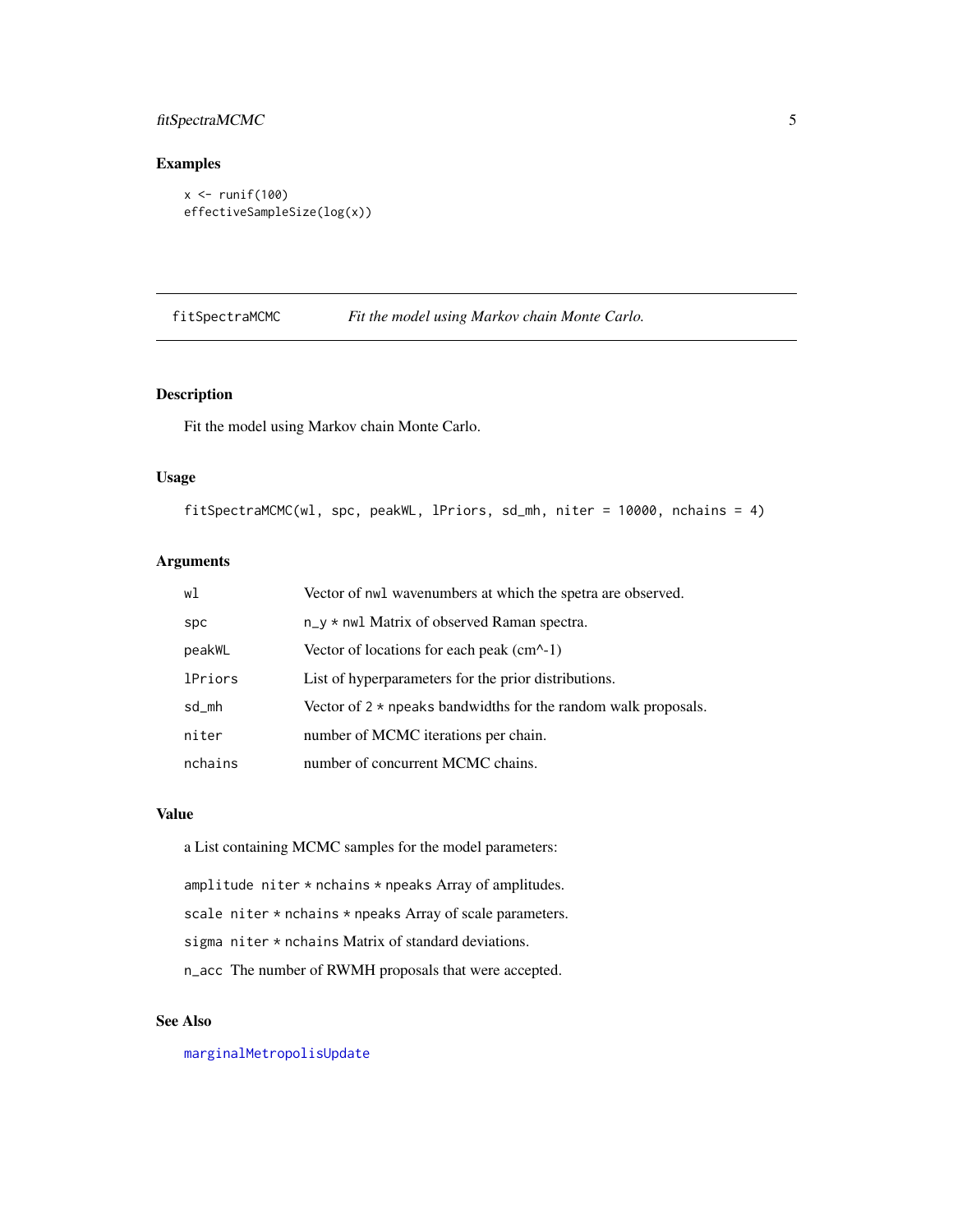#### Examples

```
wavenumbers <- seq(200,600,by=10)
spectra <- matrix(nrow=1, ncol=length(wavenumbers))
peakLocations <- c(300,500)
peakAmplitude <- c(10000,4000)
peakScale <- c(10, 15)
signature <- weightedLorentzian(peakLocations, peakScale, peakAmplitude, wavenumbers)
baseline <- 1000*cos(wavenumbers/200) + 2*wavenumbers
spectra[1,] <- signature + baseline + rnorm(length(wavenumbers),0,200)
lPriors <- list(scale.mu=log(11.6) - (0.4^2)/2, scale.sd=0.4, bl.smooth=10^11, bl.knots=20,
                amp.mu=5000, amp.sd=5000, noise.sd=200, noise.nu=4)
rw_bw <- c(100, 100, 2, 2)
result <- fitSpectraMCMC(wavenumbers, spectra, peakLocations, lPriors, rw_bw, 500)
result$n_acc
```
fitSpectraSMC *Fit the model using Sequential Monte Carlo (SMC).*

#### Description

Fit the model using Sequential Monte Carlo (SMC).

#### Usage

```
fitSpectraSMC(
  wl,
  spc,
  peakWL,
  lPriors,
  cone = rep(1, nrow(spc)),npart = 10000,
  rate = 0.9,
 minESS = npart/2,destDir = NA
)
```
# Arguments

| wl             | Vector of nwl wavenumbers at which the spetra are observed.                             |
|----------------|-----------------------------------------------------------------------------------------|
| spc            | $n_y * n$ wil Matrix of observed Raman spectra.                                         |
| peakWL         | Vector of locations for each peak $(cm^{-1})$                                           |
| <b>lPriors</b> | List of hyperparameters for the prior distributions.                                    |
| conc           | Vector of $n_y$ nanomolar ( $n$ M) dye concentrations for each observation.             |
| npart          | number of SMC particles to use for the importance sampling distribution.                |
| rate           | the target rate of reduction in the effective sample size (ESS).                        |
| minESS         | minimum effective sample size, below which the particles are resampled.                 |
| destDir        | destination directory to save intermediate results (for long-running computa-<br>tions) |

<span id="page-5-0"></span>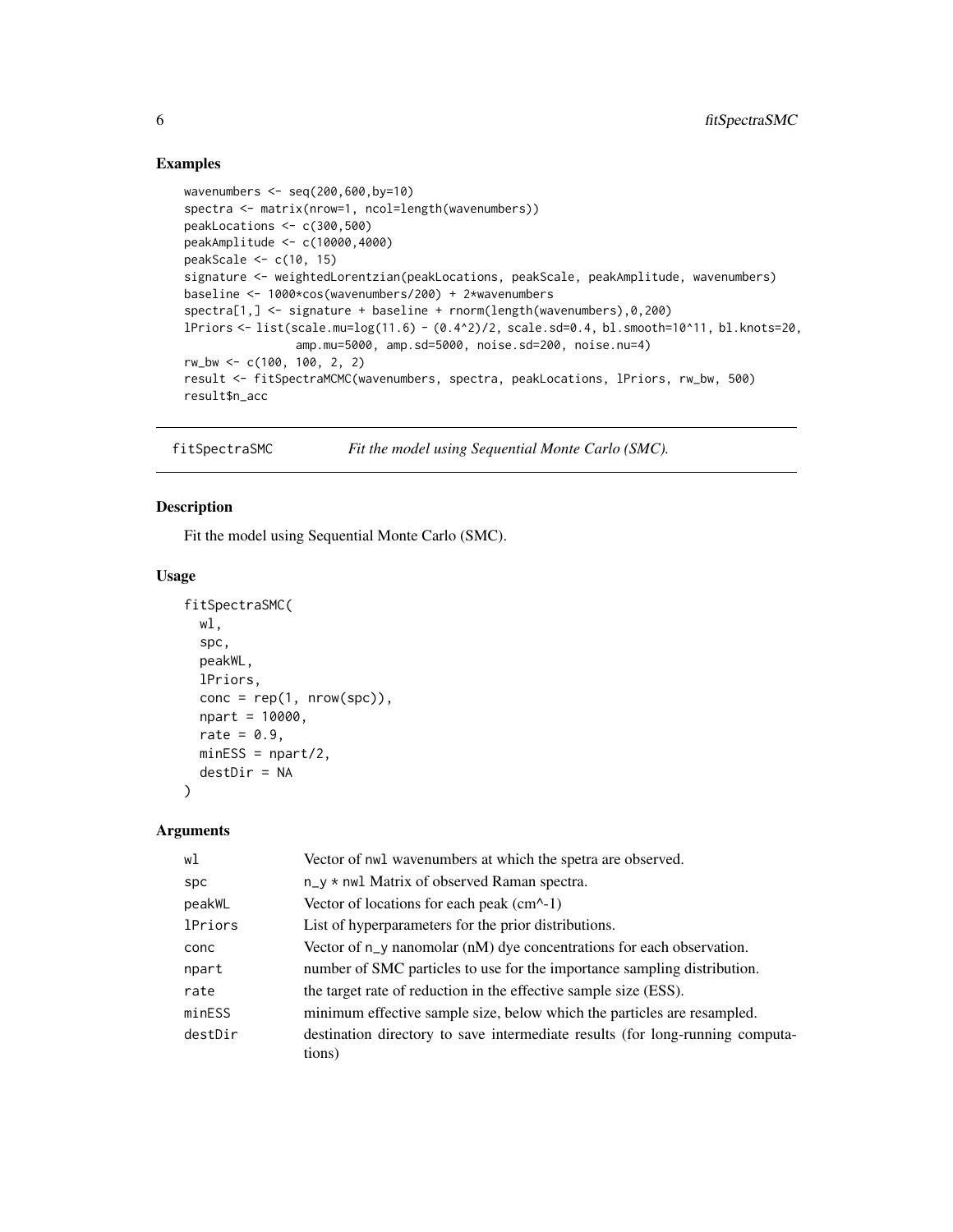#### <span id="page-6-0"></span>fitVoigtIBIS 7

#### Value

a List containing weighted parameter values, known as particles:

weights Vector of importance weights for each particle.

beta npart  $*$  npeaks Matrix of regression coefficients for the amplitudes.

scale npart \* npeaks Matrix of scale parameters.

sigma Vector of npart standard deviations.

alpha bl.knots  $* n_y * n$  npart Array of spline coefficients for the baseline.

basis A dense  $nwl * bl$ . knots Matrix containing the values of the basis functions.

expFn npart  $*$  nwl Matrix containing the spectral signature.

ess Vector containing the effective sample size (ESS) at each SMC iteration.

logEvidence Vector containing the logarithm of the model evidence (marginal likelihood).

accept Vector containing the Metropolis-Hastings acceptance rate at each SMC iteration.

sd.mh niter \* 2npeaks Matrix of random walk MH bandwidths at each SMC iteration..

#### References

Chopin (2002) "A Sequential Particle Filter Method for Static Models," Biometrika 89(3): 539–551, doi: [10.1093/biomet/89.3.539](https://doi.org/10.1093/biomet/89.3.539)

#### Examples

```
wavenumbers <- seq(200,600,by=10)
spectra <- matrix(nrow=1, ncol=length(wavenumbers))
peakLocations <- c(300,500)
peakAmplitude <- c(10000,4000)
peakScale <- c(10, 15)
signature <- weightedLorentzian(peakLocations, peakScale, peakAmplitude, wavenumbers)
baseline <- 1000*cos(wavenumbers/200) + 2*wavenumbers
spectra[1,] <- signature + baseline + rnorm(length(wavenumbers),0,200)
lPriors <- list(scale.mu=log(11.6) - (0.4^2)/2, scale.sd=0.4, bl.smooth=10^11, bl.knots=20,
                beta.mu=5000, beta.sd=5000, noise.sd=200, noise.nu=4)
## Not run:
result <- fitSpectraSMC(wavenumbers, spectra, peakLocations, lPriors, npart=500)
## End(Not run)
```
fitVoigtIBIS *Fit the model with Voigt peaks using iterated batch importance sampling (IBIS).*

#### **Description**

Fit the model with Voigt peaks using iterated batch importance sampling (IBIS).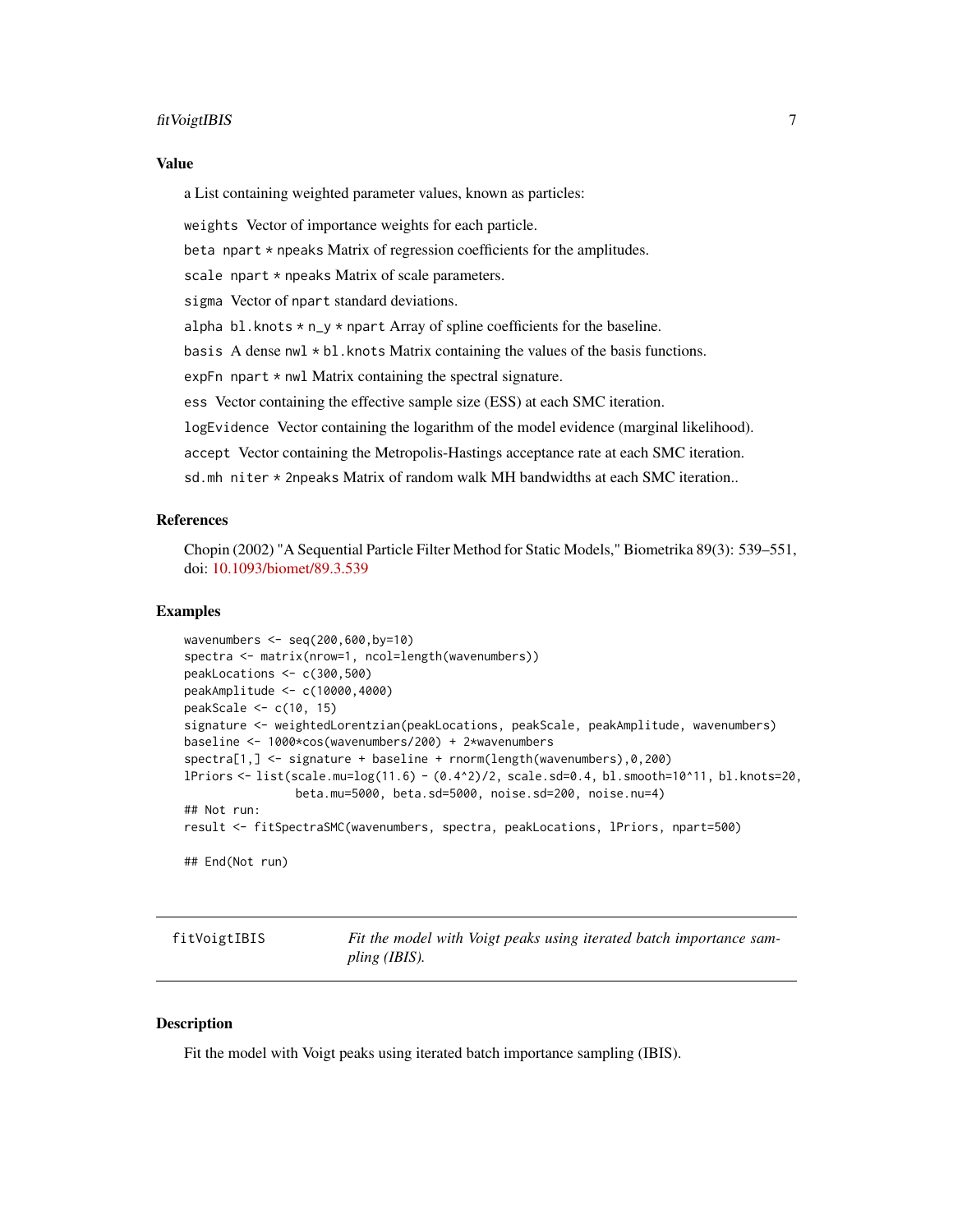# Usage

```
fitVoigtIBIS(
 wl,
  spc,
 n,
 lResult,
 cone = rep(1, nrow(spc)),batch = rep(1, nrow(spc)),npart = 10000,
 rate = 0.9,
 mcAR = 0.234,mcSteps = 20,
 minESS = npart/2,
 minPart = npart,
 destDir = NA
)
```
# Arguments

| wl      | Vector of nwl wavenumbers at which the spetra are observed.                             |
|---------|-----------------------------------------------------------------------------------------|
| spc     | $n_y * n$ wil Matrix of observed Raman spectra.                                         |
| n       | index of the new observation                                                            |
| lResult | List of results from the previous call to "fit VoigtPeaksSMC" or "fit VoigtIBIS"        |
| conc    | Vector of $n_y$ nanomolar $(nM)$ dye concentrations for each observation.               |
| batch   | identifies to which batch each observation belongs                                      |
| npart   | number of SMC particles to use for the importance sampling distribution.                |
| rate    | the target rate of reduction in the effective sample size (ESS).                        |
| mcAR    | target acceptance rate for the MCMC kernel                                              |
| mcSteps | number of iterations of the MCMC kernel                                                 |
| minESS  | minimum effective sample size, below which the particles are resampled.                 |
| minPart | target number of unique particles for the MCMC iterations                               |
| destDir | destination directory to save intermediate results (for long-running computa-<br>tions) |

# References

Chopin (2002) "A Sequential Particle Filter Method for Static Models," Biometrika 89(3): 539–551, doi: [10.1093/biomet/89.3.539](https://doi.org/10.1093/biomet/89.3.539)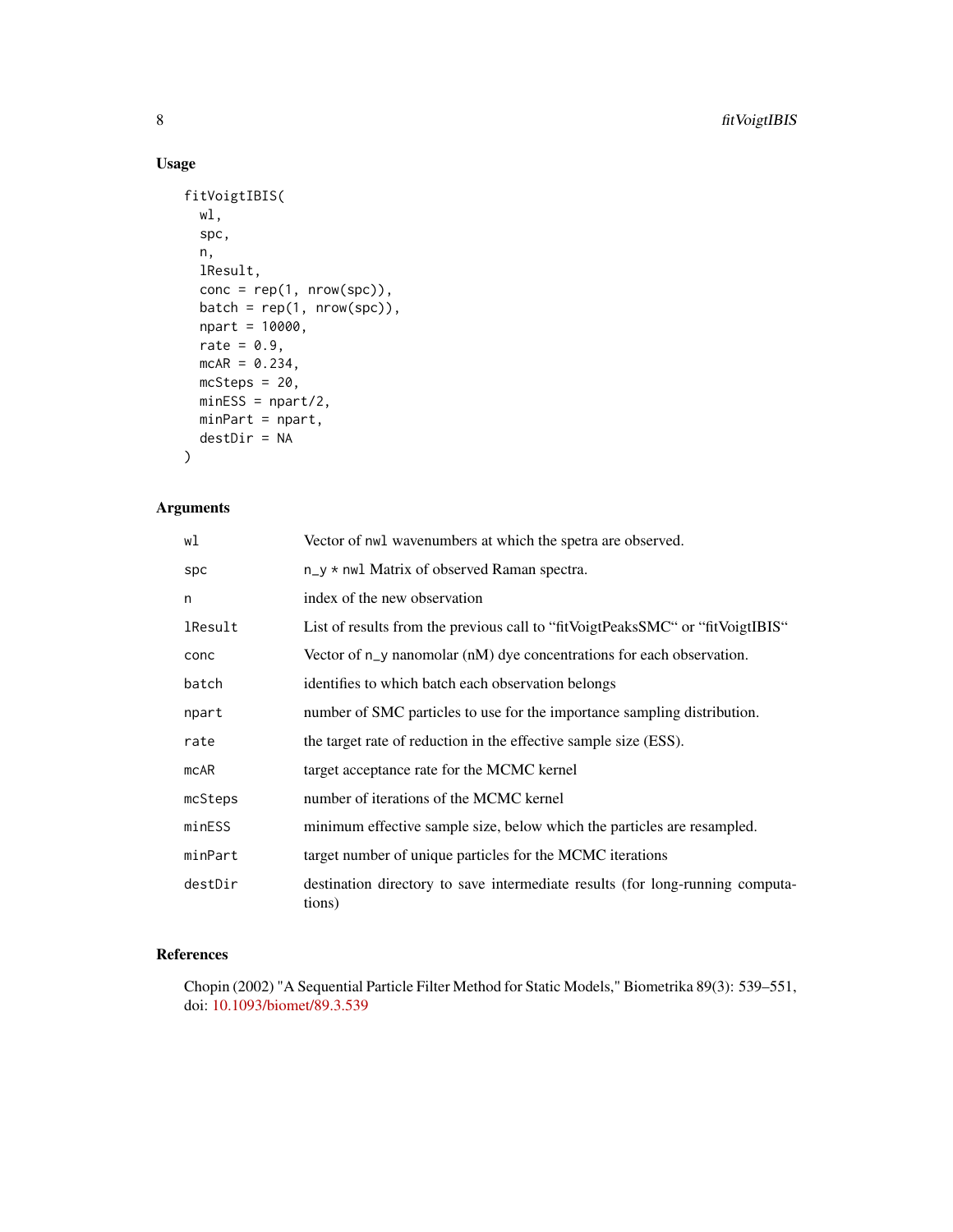<span id="page-8-0"></span>

Fit the model with Voigt peaks using Sequential Monte Carlo (SMC).

#### Usage

```
fitVoigtPeaksSMC(
 wl,
  spc,
 lPriors,
 cone = rep(1, nrow(spc)),npart = 10000,
 rate = 0.9,
 mcAR = 0.234,
 mcSteps = 20,
 minESS = npart/2,
 destDir = NA,
 minPart = npart
)
```
# Arguments

| wl             | Vector of nwl wavenumbers at which the spetra are observed.                             |
|----------------|-----------------------------------------------------------------------------------------|
| spc            | $n_y \star$ nwl Matrix of observed Raman spectra.                                       |
| <b>lPriors</b> | List of hyperparameters for the prior distributions.                                    |
| conc           | Vector of $n_y$ nanomolar (nM) dye concentrations for each observation.                 |
| npart          | number of SMC particles to use for the importance sampling distribution.                |
| rate           | the target rate of reduction in the effective sample size (ESS).                        |
| mcAR           | target acceptance rate for the MCMC kernel                                              |
| mcSteps        | number of iterations of the MCMC kernel                                                 |
| minESS         | minimum effective sample size, below which the particles are resampled.                 |
| destDir        | destination directory to save intermediate results (for long-running computa-<br>tions) |
| minPart        | target number of unique particles for the MCMC iterations                               |

# Examples

```
wavenumbers <- seq(200,600,by=10)
spectra <- matrix(nrow=1, ncol=length(wavenumbers))
peakLocations <- c(300,500)
peakAmplitude <- c(10000,4000)
```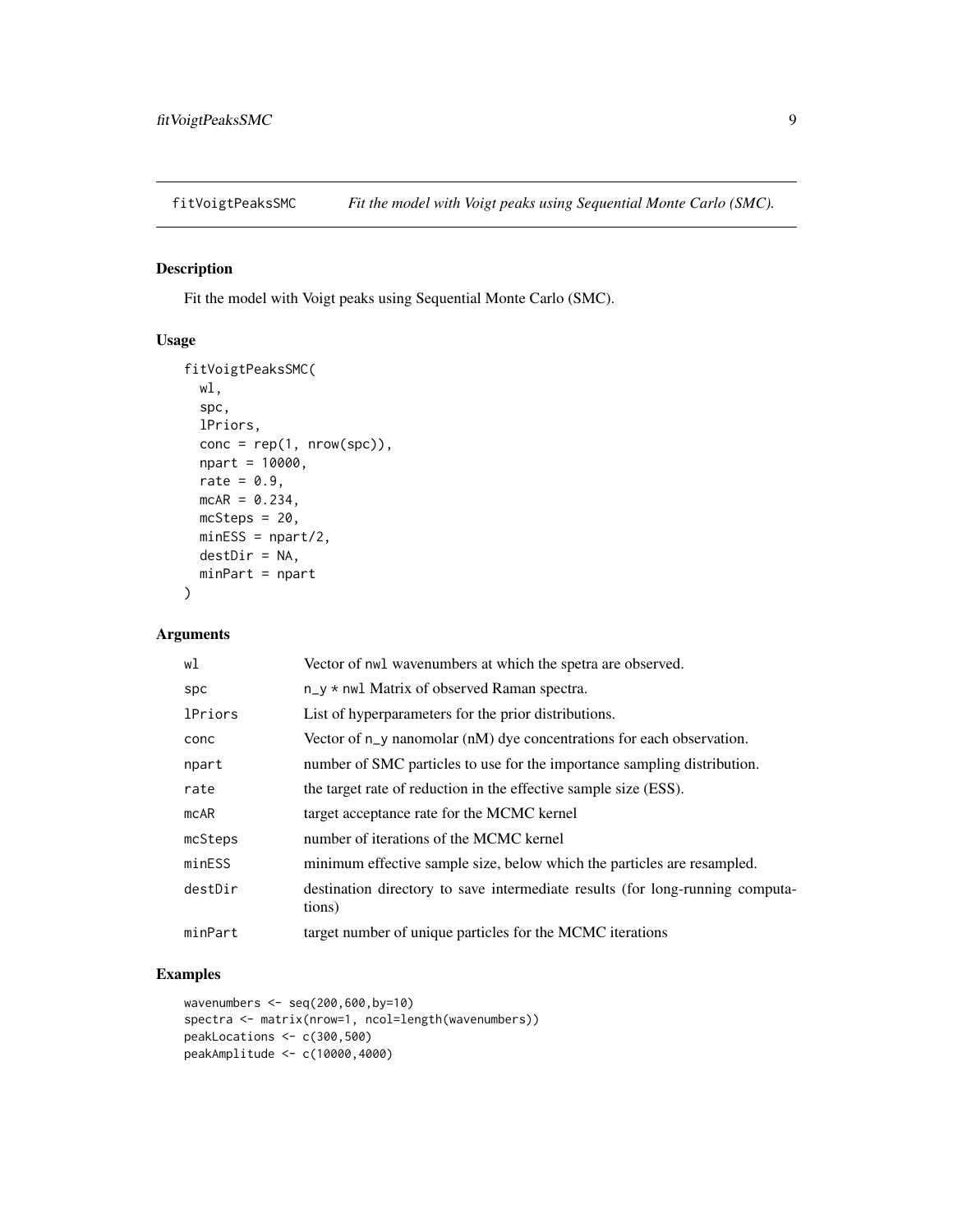```
peakScale <- c(10, 15)
signature <- weightedLorentzian(peakLocations, peakScale, peakAmplitude, wavenumbers)
baseline <- 1000*cos(wavenumbers/200) + 2*wavenumbers
spectra[1,] <- signature + baseline + rnorm(length(wavenumbers),0,200)
lPriors <- list(scaG.mu=log(11.6) - (0.4^2)/2, scaG.sd=0.4, scaL.mu=log(11.6) - (0.4^2)/2,
   scaL.sd=0.4, bl.smooth=5, bl.knots=20, loc.mu=peakLocations, loc.sd=c(5,5),
   beta.mu=c(5000,5000), beta.sd=c(5000,5000), noise.sd=200, noise.nu=4)
## Not run:
result <- fitVoigtPeaksSMC(wavenumbers, spectra, lPriors, npart=50, mcSteps=1)
## End(Not run)
```
getBsplineBasis *Compute cubic B-spline basis functions for the given wavenumbers.*

#### Description

This function computes penalised cubic B-splines using the method proposed by Eilers & Marx (1996). The spline coefficients can be computed efficiently using sparse matrix algebra, as described in Sect. 2.3.3 of Green & Silverman (1994) and Appendix B of Ruppert, Wand & Carroll (2003).

#### Usage

getBsplineBasis(V, n.b, pen, prec = 1e-08)

#### Arguments

| V    | a vector of wavenumbers, $\Delta \tilde{\nu}$ . |
|------|-------------------------------------------------|
| n.b  | the number of basis functions to use.           |
| pen  | the smoothing penalty hyperparameter.           |
| prec | a constant scale factor.                        |

#### Value

a list containing:

basis A dense nwl by n.b matrix containing the values of the basis functions.

precision A sparse n.b by n.b dsCMatrix, the inverse of the prior covariance.

distance The distance between each knot  $(cm^{-1}).$ 

knots The knot locations.

#### References

Eilers, PHC & Marx, BD (1996) "Flexible smoothing with B-splines and penalties," Statist. Sci. 11(2): 89–121, doi: [10.1214/ss/1038425655](https://doi.org/10.1214/ss/1038425655)

Green, PJ & Silverman, BW (1994) "Nonparametric Regression and Generalized Linear Models: a roughness penalty approach" Chapman & Hall, Boca Raton, FL, pp. 11–21.

Ruppert, D; Wand, MP & Carroll, RJ (2003) "Semiparametric Regression" CUP, Cambridge, UK, pp. 336–340.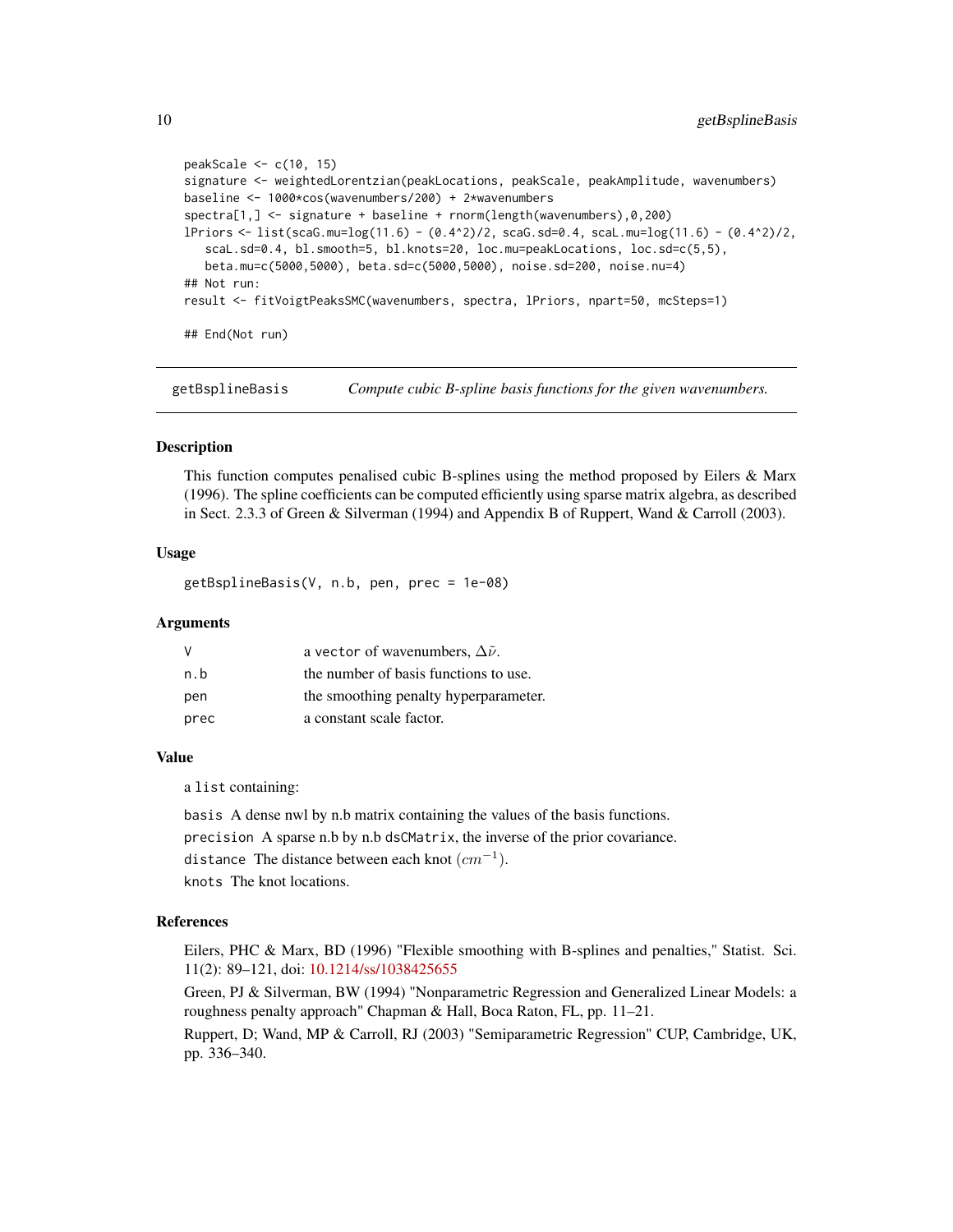# <span id="page-10-0"></span>getVoigtParam 11

## See Also

[sparseMatrix](#page-0-0)

getVoigtParam *Compute the pseudo-Voigt mixing ratio for each peak.*

#### Description

Calculates the mixing parameter  $\eta_j$  from the scales of the Gaussian/Lorentzian components.

# Usage

```
getVoigtParam(scale_G, scale_L)
```
# Arguments

| scale G | Vector of standard deviations $\sigma_i$ of the Gaussian components. |
|---------|----------------------------------------------------------------------|
| scale_L | Vector of scale parameters $\phi_i$ of the Lorentzian components.    |

#### Details

First, calculate a polynomial average of the scale parameters according to the approximation of Thompson et al. (1987):

$$
f_{G,L} = (\sigma_j^5 + 2.69\sigma_j^4\phi_j + 2.42\sigma_j^3\phi_j^2 + 4.47\sigma_j^2\phi_j^3 + 0.07\sigma_j\phi_j^4 + \phi_j^5)^{1/5}
$$

Then the Voigt mixing parameter  $\eta_j$  is defined as:

$$
\eta_j = 1.36 \frac{\phi_j}{f_{G,L}} - 0.47 (\frac{\phi_j}{f_{G,L}})^2 + 0.11 (\frac{\phi_j}{f_{G,L}})^3
$$

#### Value

The Voigt mixing weights for each peak, between 0 (Gaussian) and 1 (Lorentzian).

# References

Thompson, Cox & Hastings (1987) "Rietveld refinement of Debye–Scherrer synchrotron X-ray data from Al2O3," J. Appl. Crystallogr. 20(2): 79–83, doi: [10.1107/S0021889887087090](https://doi.org/10.1107/S0021889887087090)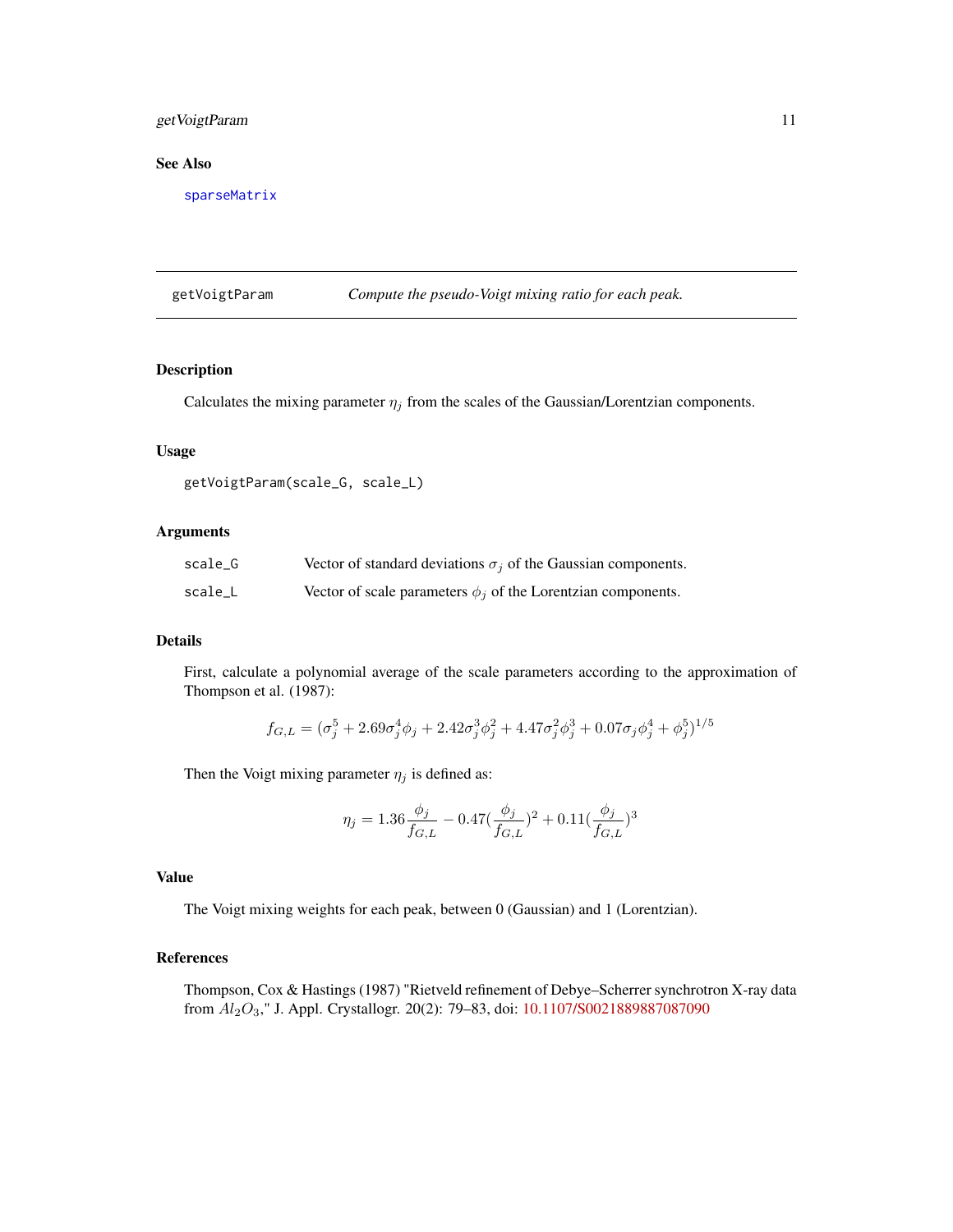<span id="page-11-0"></span>

Surface-enhanced Raman spectram of tetramethylrhodamine+DNA (T20)

# Usage

lsTamra

# Format

A list containing 2 variables:

wavenumbers a numeric Vector of 2401 wavenumbers (cm^-1) wavenumbers  $a 1 \times 2401$  Matrix of intensity values (a.u.)

<span id="page-11-1"></span>marginalMetropolisUpdate

*Update all of the parameters using a single Metropolis-Hastings step.*

#### Description

Updates all of the parameters using a single Metropolis-Hastings step, such that the baseline cancels out in the MH ratio, using the marginalisation identity of Chib (1995). If npart  $> 1$ , then multiple MCMC chains will be executed independently in parallel using OpenMP. This means that all functions used for the proposal distributions and to evaluate the MH ratio need to be thread-safe. Specifically, no calls to  $R:$ : rnorm,  $R:$ : dnorm, nor their Rcpp equivalents, can be made from within the parallel portion of the code.

# Usage

```
marginalMetropolisUpdate(
  spectra,
  n,
  conc,
  wavelengths,
  peakWL,
  betaMx,
  scaleMx,
  sigma,
  expMx,
  baselines,
  sd_mh,
  priors
)
```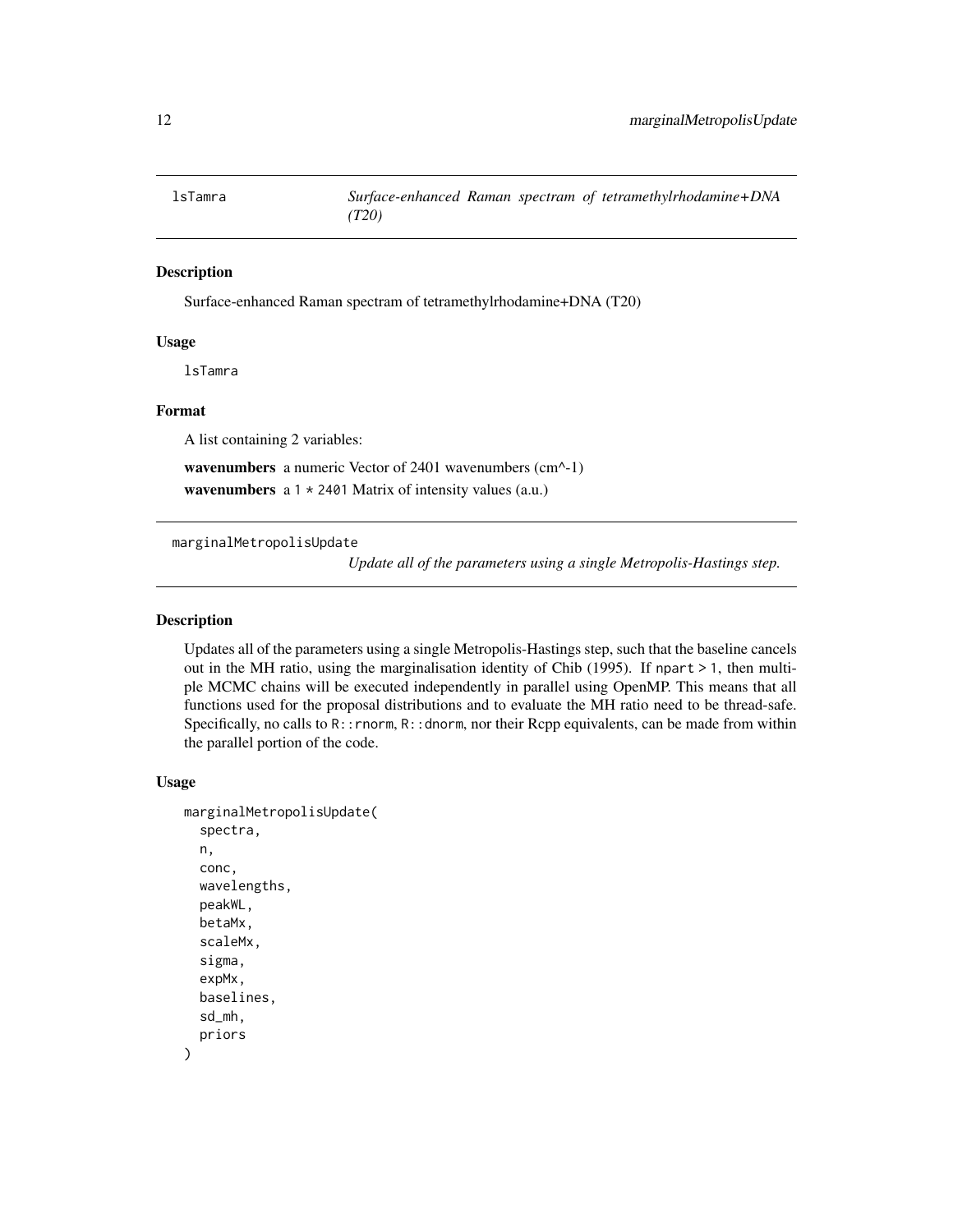#### <span id="page-12-0"></span>methanol 13

#### Arguments

| spectra     | $n_y * n$ wil Matrix of observed Raman spectra.                            |
|-------------|----------------------------------------------------------------------------|
| n           | number of observations to use in calculating the likelihood                |
| conc        | Vector of n nanomolar (nM) dye concentrations                              |
| wavelengths | Vector of nwl wavenumbers at which the spetra are observed.                |
| peakWL      | Vector of locations for each peak $(cm^{-1})$                              |
| betaMx      | npeaks * npart Matrix of regression coefficients to update.                |
| scaleMx     | npeaks $*$ npart Matrix of scale parameters to update.                     |
| sigma       | Vector of npart standard deviations to update.                             |
| expMx       | nwl * npart Matrix of expectations of the Lorentzian or Gaussian function. |
| baselines   | $n$ Knots $* n_y * n$ part Array of smoothing splines.                     |
| sd_mh       | Vector of $2 \times$ npeaks bandwidths for the random walk proposals.      |
| priors      | List of hyperparameters for the prior distributions.                       |

# Value

The number of RWMH proposals that were accepted.

# References

Chib (1995) "Marginal Likelihood from the Gibbs Output," JASA 90(432): 1313–1321, doi: [10.1080](https://doi.org/10.1080/01621459.1995.10476635)/ [01621459.1995.10476635](https://doi.org/10.1080/01621459.1995.10476635)

Rosenthal (2000) "Parallel computing and Monte Carlo algorithms" Far East J. Theor. Stat. 4(2): 207–236, URL: <https://www.pphmj.com/abstract/1961.htm>

methanol *Raman spectrum of methanol (CH3OH)*

# Description

Raman spectrum of methanol (CH3OH)

#### Usage

methanol

#### Format

A list containing 2 variables:

wavenumbers a numeric Vector of 331 wavenumbers (cm^-1)

wavenumbers  $a 1 \times 331$  Matrix of intensity values (a.u.)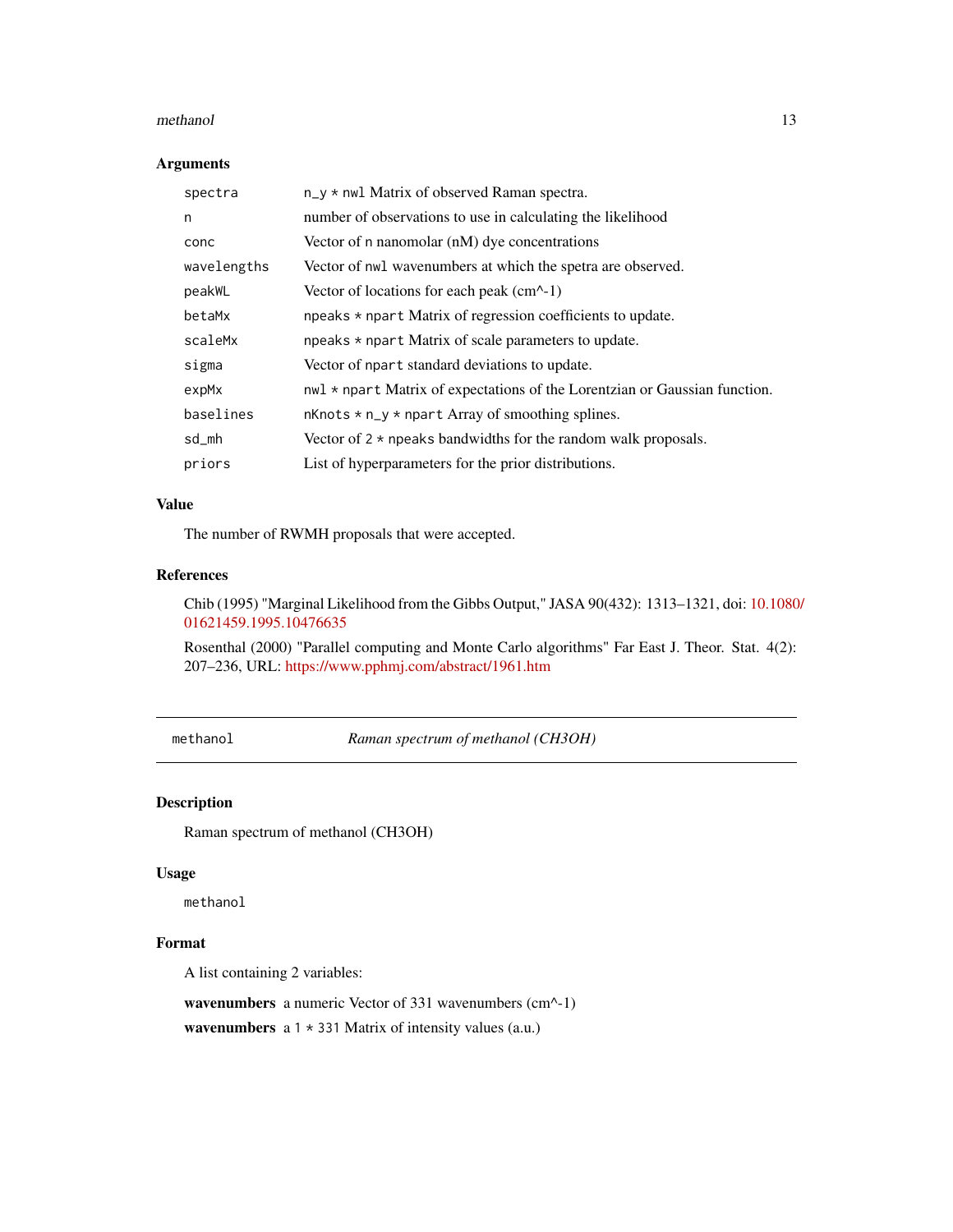<span id="page-13-0"></span>mhUpdateVoigt *Update the parameters of the Voigt peaks using marginal Metropolis-Hastings.*

# Description

Updates all of the parameters (location, amplitude, std. dev., and scale) using a single Metropolis-Hastings step, such that the baseline cancels out in the MH ratio, using the marginalisation identity of Chib (1995). Note: if npart > 1, then multiple MCMC chains will be executed independently in parallel using OpenMP. This means that all functions used for the proposal distributions and to evaluate the MH ratio need to be thread-safe. Specifically, no calls to R::rnorm, R::dnorm, nor their Rcpp equivalents, can be made from within the parallel portion of the code.

#### Usage

```
mhUpdateVoigt(
  spectra,
  n,
  kappa,
  conc,
  wavenum,
  thetaMx,
  logThetaMx,
  mhChol,
  priors
)
```
#### Arguments

| spectra    | $n_y * n$ wil Matrix of observed Raman spectra.                                                    |
|------------|----------------------------------------------------------------------------------------------------|
| n          | number of observations to use in calculating the likelihood.                                       |
| kappa      | likelihood tempering parameter.                                                                    |
| conc       | Vector of $n_y$ nanomolar (nM) dye concentrations                                                  |
| wavenum    | Vector of nwl wavenumbers at which the spetra are observed.                                        |
| thetaMx    | (4+npeaks*4) x npart Matrix of parameter values for each peak.                                     |
| logThetaMx | $(4 + n \cdot 4)$ x npart Matrix of logarithms of the parameters.                                  |
| mhChol     | lower-triangular Cholesky factorisation of the covariance matrix for the random<br>walk proposals. |
| priors     | List of hyperparameters for the prior distributions.                                               |

#### Value

The number of RWMH proposals that were accepted.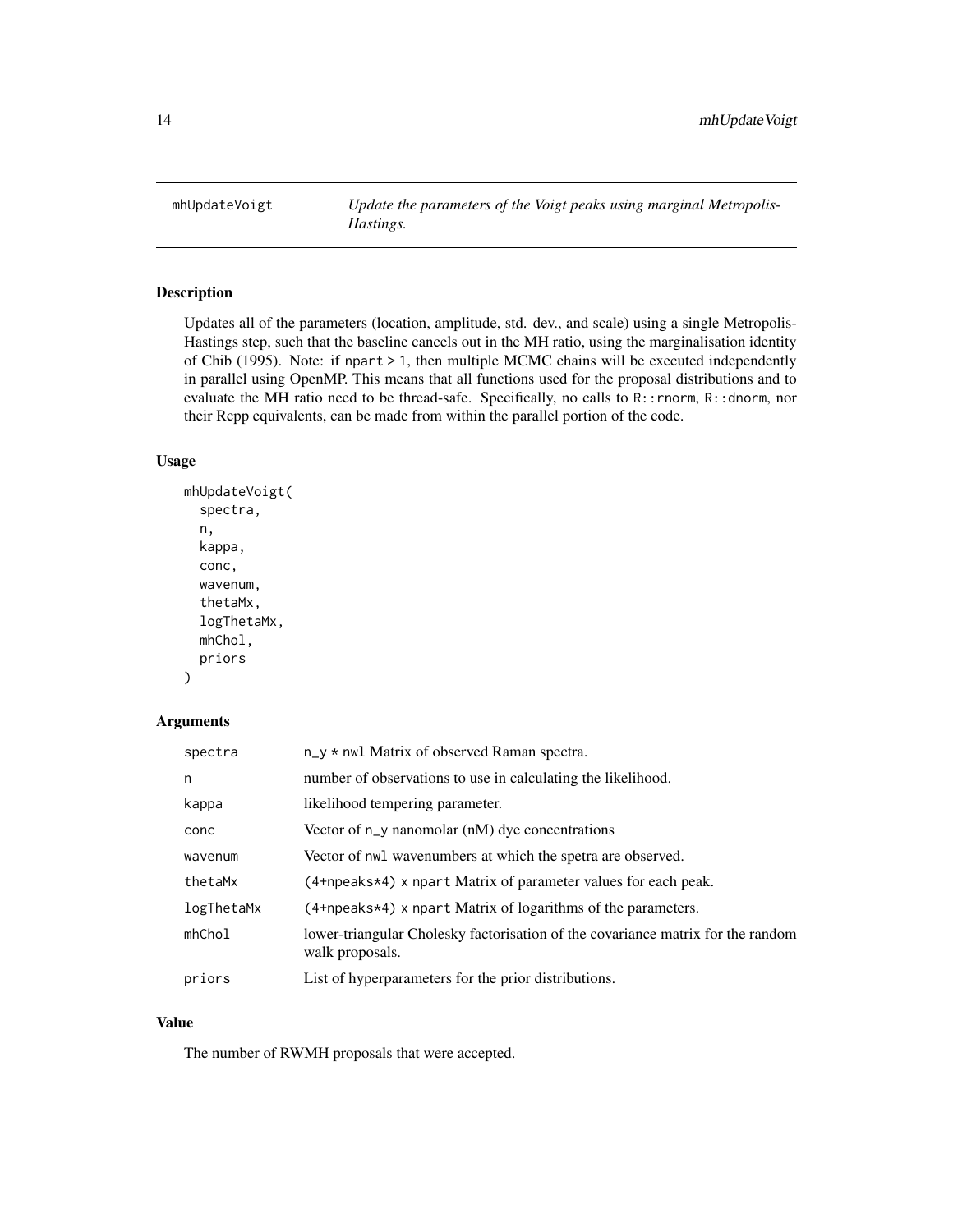# <span id="page-14-0"></span>mixedVoigt 15

#### References

Chib (1995) "Marginal Likelihood from the Gibbs Output," JASA 90(432): 1313–1321, doi: [10.1080](https://doi.org/10.1080/01621459.1995.10476635)/ [01621459.1995.10476635](https://doi.org/10.1080/01621459.1995.10476635)

Rosenthal (2000) "Parallel computing and Monte Carlo algorithms" Far East J. Theor. Stat. 4(2): 207–236, URL: <https://www.pphmj.com/abstract/1961.htm>

mixedVoigt *Compute the spectral signature using Voigt peaks.*

## Description

Calculates the value of the pseudo-Voigt broadening function at the given wavenumbers, given the parameters of the peaks. This function is thread-safe.

#### Usage

mixedVoigt(location, scale\_G, scale\_L, amplitude, wavenum)

#### Arguments

| location  | Vector of location parameters of the peaks $(cm^{-1})$               |
|-----------|----------------------------------------------------------------------|
| scale_G   | Vector of standard deviations $\sigma_i$ of the Gaussian components. |
| scale_L   | Vector of scale parameters $\phi_i$ of the Lorentzian components.    |
| amplitude | Vector of amplitudes of the peaks (a.u.)                             |
| wavenum   | Vector of wavenumbers at which to compute the function.              |

#### Value

The value of the pseudo-Voigt function at the given wavenumbers.

#### References

Thompson, Cox & Hastings (1987) "Rietveld refinement of Debye–Scherrer synchrotron X-ray data from Al2O3," J. Appl. Crystallogr. 20(2): 79–83, DOI: doi: [10.1107/S0021889887087090](https://doi.org/10.1107/S0021889887087090)

#### Examples

Cal\_V <- seq(300,400,by=5) loc <- c(320,350,375)  $scG \leftarrow c(10, 5, 1)$  $scl \leftarrow c(3, 20, 7)$ amp <- c(100,500,200) mixedVoigt(loc,scG,scL,amp,Cal\_V)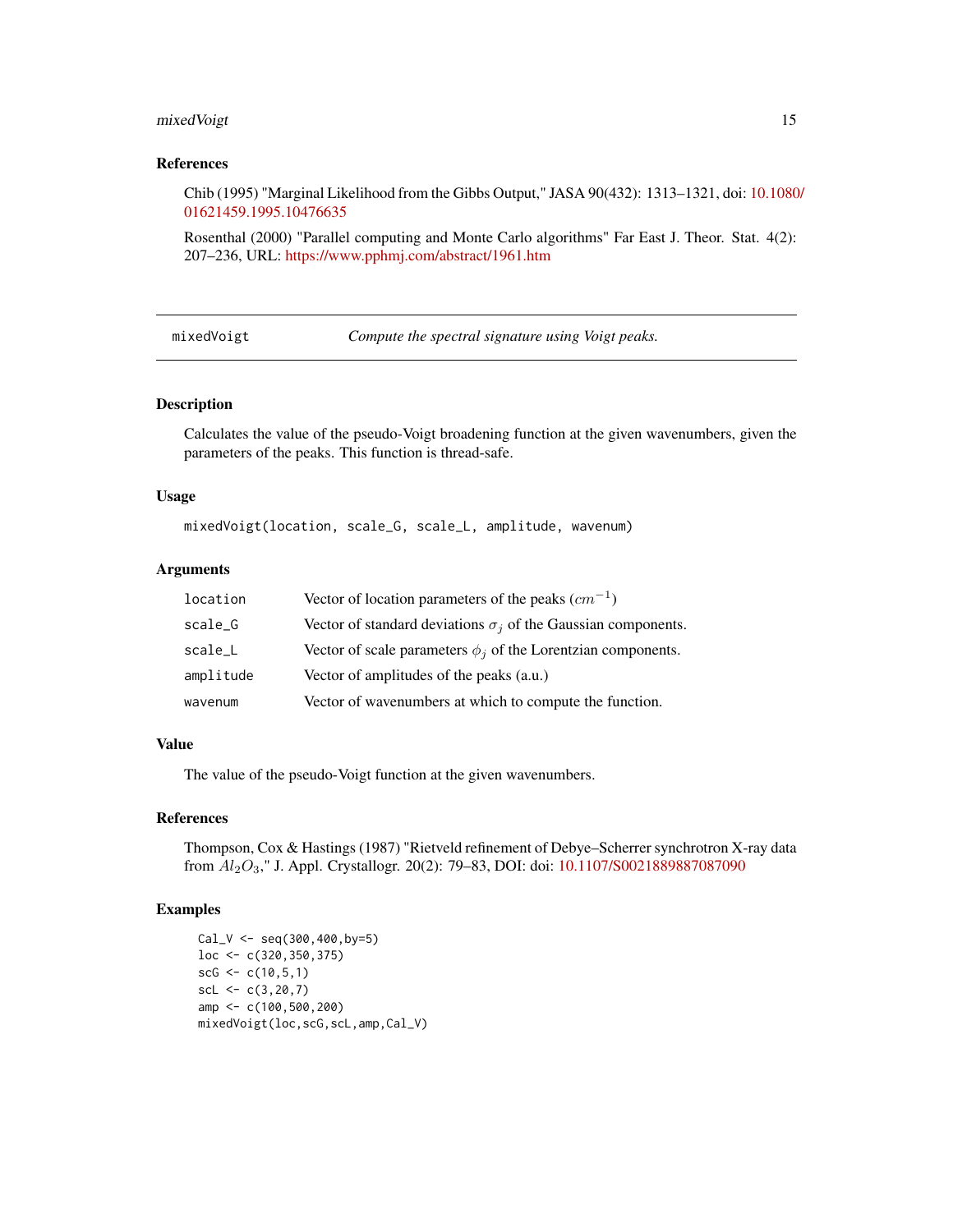<span id="page-15-0"></span>

Resample in place to avoid expensive copying of data structures, using a permutation of the ancestry vector.

## Usage

```
resampleParticles(log_weights, ampMx, scaleMx, peaks, baselines, n_y, nwl)
```
# Arguments

| log_weights | logarithms of the importance weights of each particle                    |
|-------------|--------------------------------------------------------------------------|
| ampMx       | npeaks x npart Matrix of amplitudes for each particle.                   |
| scaleMx     | npeaks x npart Matrix of scale parameters for each particle.             |
| peaks       | nwl x npart Matrix containing the expectation of the Lorentzian mixture. |
| baselines   | nwl x n_y x npart Array of smoothing splines.                            |
| $n_v$       | number of observations                                                   |
| nwl         | number of wavenumbers                                                    |

# Value

Vector of indices to the parents of the resampled particles.

# References

Murray, L.M., Lee, A. & Jacob, P.E. (2015) "Parallel resampling in the particle filter" [arXiv:1301.4019v3](https://arxiv.org/abs/1301.4019)

# See Also

[residualResampling](#page-16-1)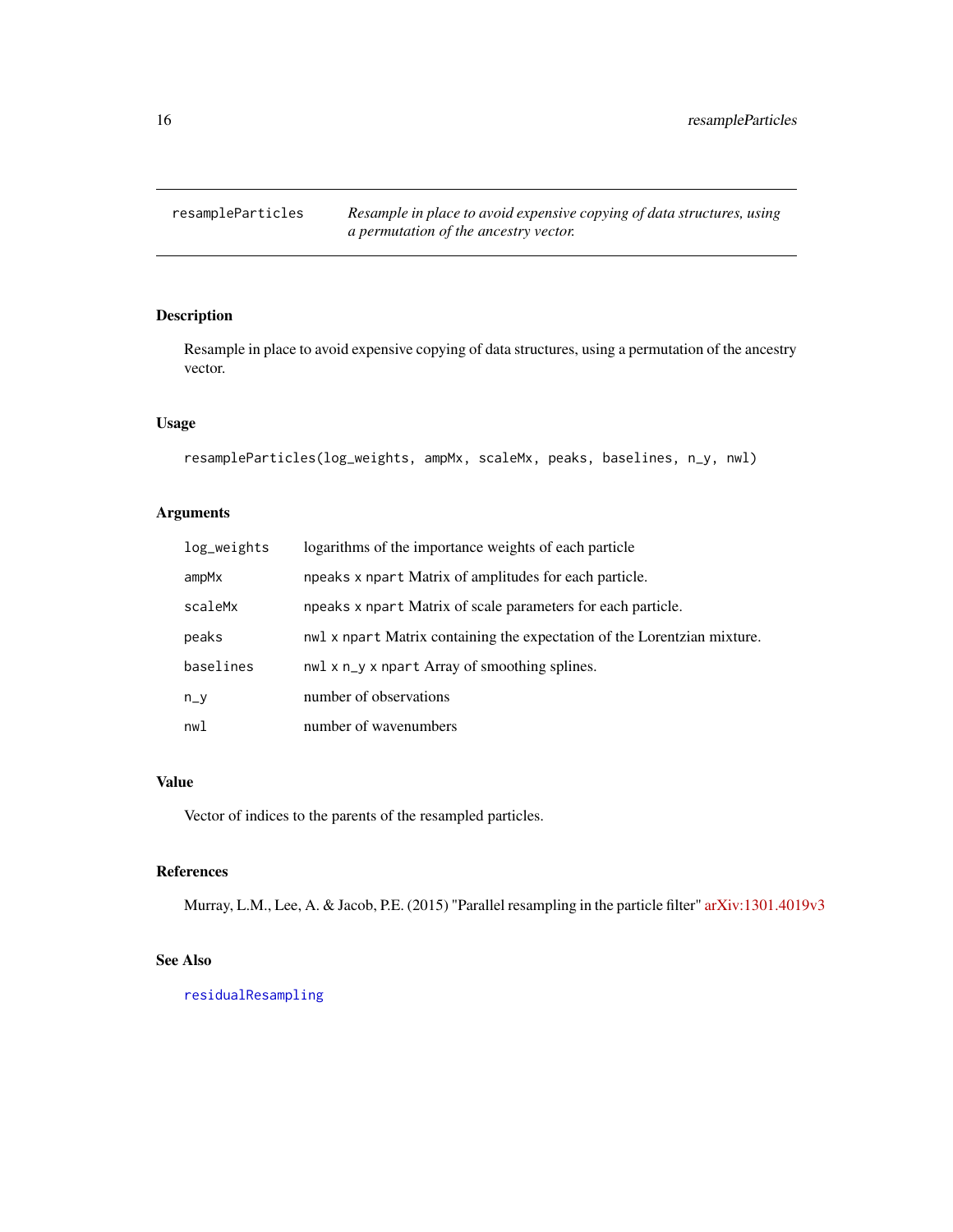<span id="page-16-1"></span><span id="page-16-0"></span>residualResampling *Compute an ancestry vector for residual resampling of the SMC particles.*

#### Description

Compute an ancestry vector for residual resampling of the SMC particles.

#### Usage

```
residualResampling(log_wt)
```
#### Arguments

log\_wt logarithms of the importance weights of each particle.

#### Value

Vector of indices to the particles that will be propagated forward to the next generation (i.e. the parents)

#### References

Liu & Chen (1998) "Sequential Monte Carlo methods for dynamic systems," JASA 93(443): 1032- 1044, doi: [10.1080/01621459.1998.10473765](https://doi.org/10.1080/01621459.1998.10473765)

Douc, Cappe & Moulines (2005) "Comparison of resampling schemes for particle filtering" In Proc. 4th IEEE Int. Symp. ISPA, pp. 64-69, doi: [10.1109/ISPA.2005.195385](https://doi.org/10.1109/ISPA.2005.195385)

result *SMC particles for TAMRA+DNA (T20)*

#### Description

Posterior distribution for pseudo-Voigt parameters, obtained by running 'fitVoigtPeaksSMC' on a spectrum from Gracie et al. (Anal. Chem., 2016). 1000 SMC particles with 32 peaks. For details, see the vignette.

#### Usage

result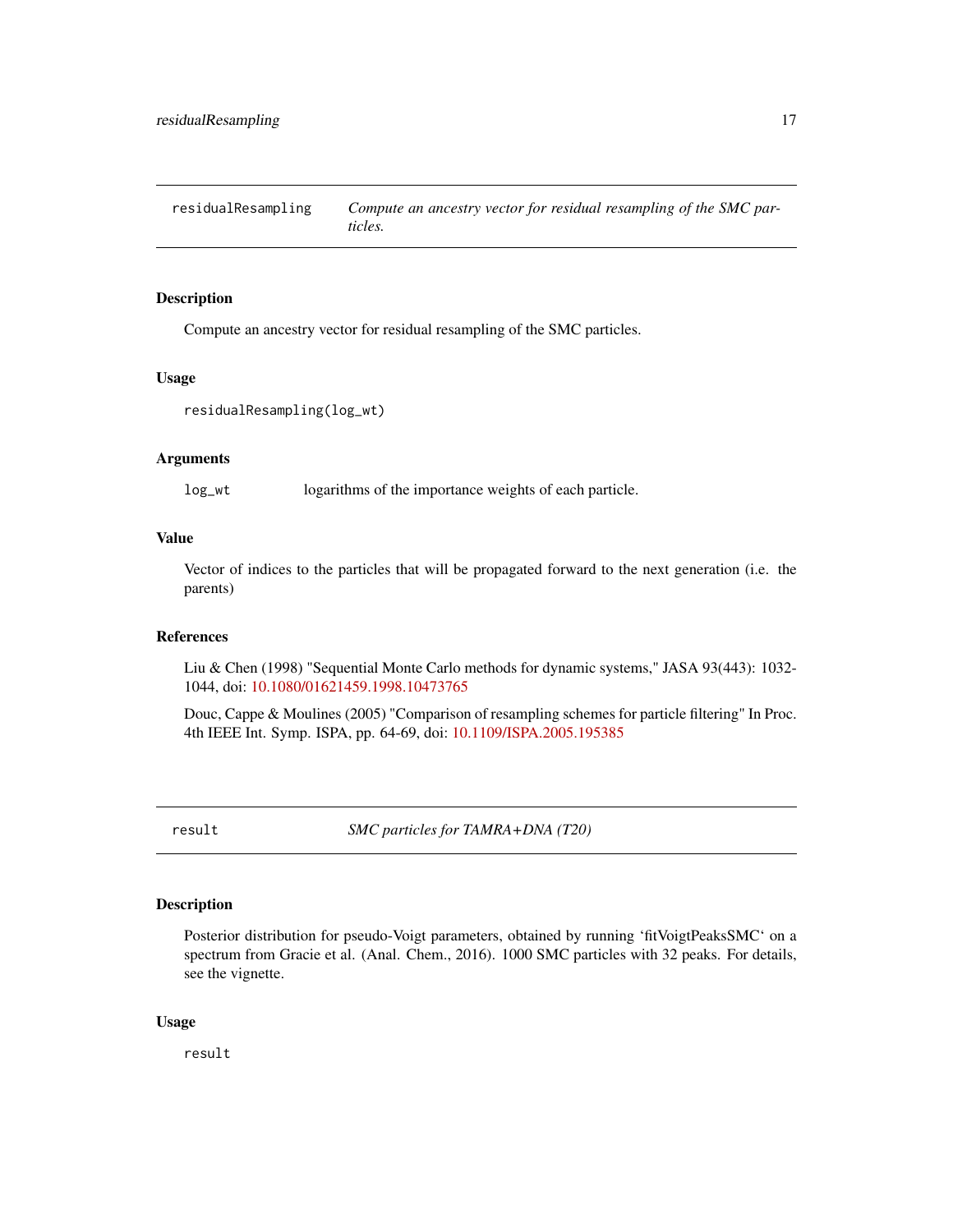# <span id="page-17-0"></span>Format

A list containing 15 variables:

weights normalised importance weights for each particle

location location parameters of 32 peaks

beta amplitudes of 32 peaks

scale\_G scale of the Gaussian (RBF) broadening

scale\_L scale of the Lorentzian (Cauchy) broadening

sigma standard deviation of the additive white noise

lambda smoothing parameter of the cubic B-splines

priors List of informative priors

ess history of the effective sample size

kappa history of the likelihood tempering

accept history of Metropolis-Hastings acceptance rates

mhSteps history of Metropolis-Hastings steps

times history of times for each SMC iteration

time computation time taken by the SMC algorithm

result2 *SMC particles for methanol (CH3OH)*

# Description

Posterior distribution for pseudo-Voigt parameters, obtained by running 'fitVoigtPeaksSMC' on a Raman spectrum of methanol with 4 peaks. For details, refer to the vignette.

#### Usage

result2

#### Format

A list containing 15 variables.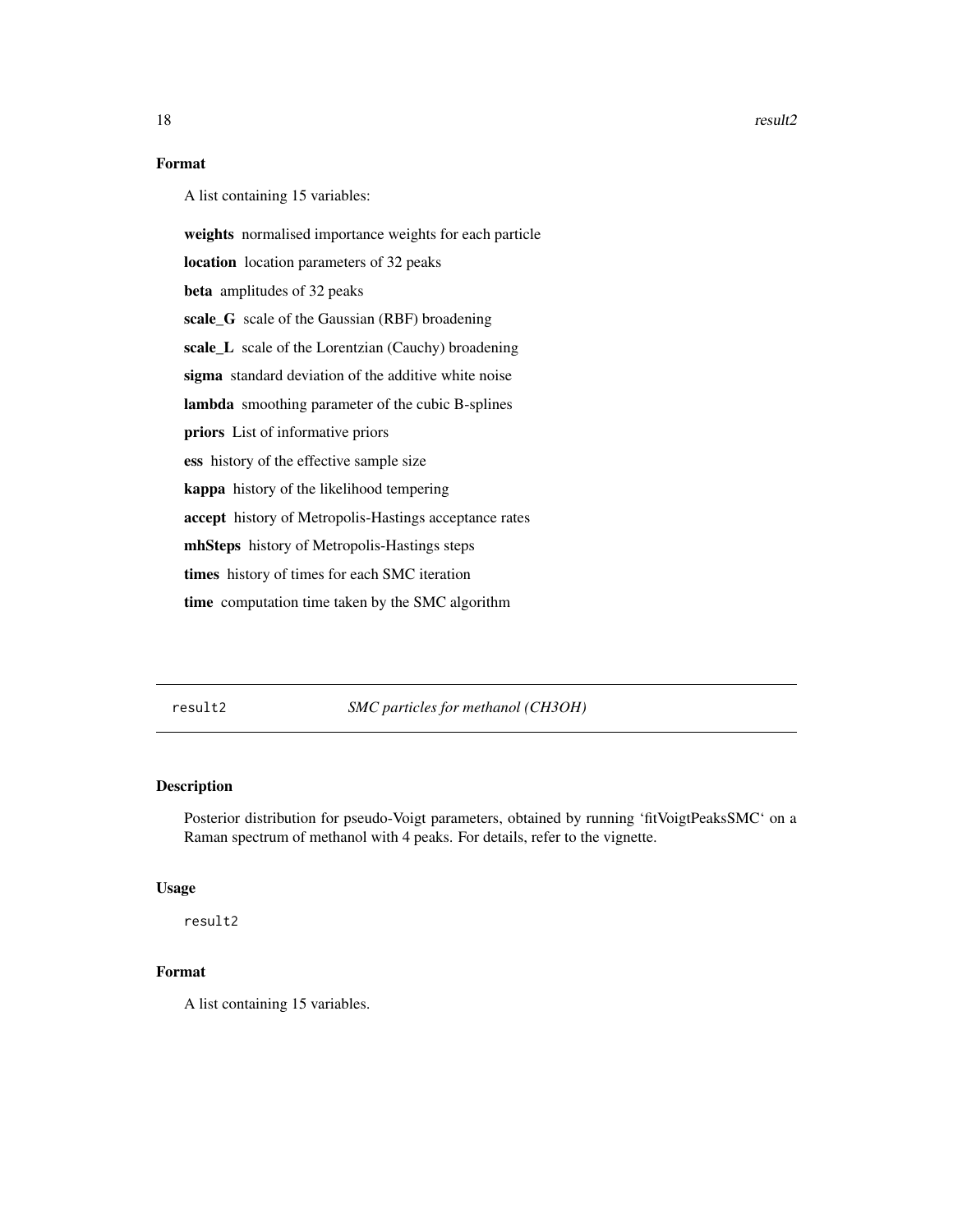<span id="page-18-0"></span>reWeightParticles *Update the importance weights of each particle.*

#### Description

Update the importance weights of each particle.

# Usage

```
reWeightParticles(
  spectra,
  peaks,
 baselines,
  i,
  start,
  sigma,
  old_weights,
  alpha,
  idx
\mathcal{E}
```
#### Arguments

| spectra     | n_y * nwl Matrix of observed Raman spectra.                                           |
|-------------|---------------------------------------------------------------------------------------|
| peaks       | $nwl * npart Matrix containing the spectral signatures for each observation.$         |
| baselines   | $nwl * npart Matrix containing the current values of the baselines.$                  |
| i           | index of the current observation to use in calculating the likelihood                 |
| start       | index of the next wavelength to use in calculating the likelihood, permuted by<br>idx |
| sigma       | Vector of npart standard deviations for each particle.                                |
| old_weights | logarithms of the importance weights of each particle.                                |
| alpha       | the target learning rate for the reduction in effective sample size (ESS).            |
| idx         | permutation of the indices of the wavelengths.                                        |

#### Value

a List containing:

ess The effective sample size, after reweighting.

weights Vector of updated importance weights.

index index of the last wavelength used.

evidence SMC estimate of the logarithm of the model evidence.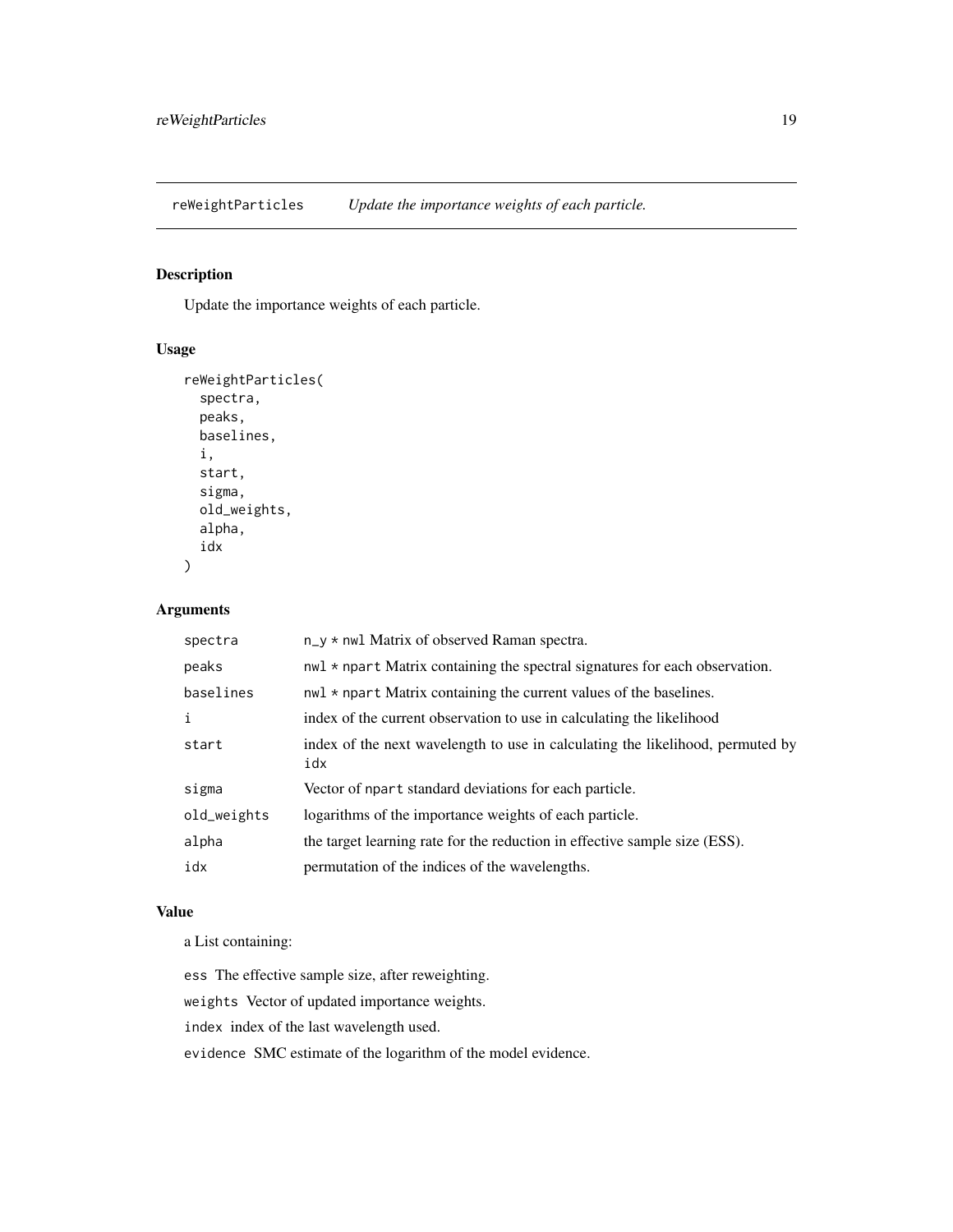#### <span id="page-19-0"></span>References

Pitt, dos Santos Silva, Giordani & Kohn (2012) "On some properties of Markov chain Monte Carlo simulation methods based on the particle filter" J. Econometrics 171(2): 134–151, DOI: doi: [10.1016/j.jeconom.2012.06.004](https://doi.org/10.1016/j.jeconom.2012.06.004)

Zhou, Johansen & Aston (2015) "Towards Automatic Model Comparison: An Adaptive Sequential Monte Carlo Approach" [arXiv:1303.3123](https://arxiv.org/abs/1303.3123) [stat.ME]

serrsBayes *Bayesian modelling and quantification of Raman spectroscopy*

#### **Description**

This R package implements sequential Monte Carlo (SMC) algorithms for fitting a generalised additive mixed model (GAMM) to Raman spectra. These multivariate observations are highly collinear and lend themselves to a reduced-rank representation. The GAMM separates the hyperspectral signal into three components: a sequence of Lorentzian or Gaussian peaks; a smoothly-varying baseline; and zero-mean, additive white noise. The parameters of each component of the model are estimated iteratively using SMC. The posterior distributions of the parameters given the observed spectra are represented as a population of weighted particles.

#### Details

Raman spectroscopy can be used to identify molecules by the characteristic scattering of light from a laser. The pattern of peaks in a Raman spectrum corresponds to the vibrational modes of the molecule. The shift in wavenumber of the photons is proportional to the change in energy state, which is reflected in the locations of the peaks. Surface-enhanced Raman scattering (SERS) is a technique that amplifies the Raman signal using metallic substrates, such as nanoparticles. The laser can also be tuned to the resonant frequency of the molecule, which is known as surface-enhanced resonance Raman scattering (SERRS). Under controlled experimental conditions, the amplitudes of the peaks are linearly related to the concentration of the molecule, from the limit of detection (LOD) up to monolayer coverage of the nanoparticle surface.

The GAMM represents the peaks and baseline as continuous functions. The background fluorescence is modelled using a penalised cubic spline, while the peaks are an additive mixture of squared exponential (Gaussian) or Lorentzian (Cauchy) kernels:

$$
Y = \sum_{m=1}^{M} \alpha_{i,m} B_m(\nu_j) + \sum_{p=1}^{P} s(\nu_j | l_p, A_p, \phi_p) + \epsilon_{i,j}
$$

where Y is a matrix of hyperspectral observations  $y_{i,j}$  that have been discretised at wavenumbers  $\nu_j$ ;  $B_m$  are the M spline basis functions with coefficients  $\alpha_{i,m}$ ;  $s(\nu_j | l_p, A_p, \phi_p)$  are the radial basis functions for each peak, with location  $l_p$ , amplitude  $A_p$ , and scale  $\phi_p$  parameters.  $\epsilon_{i,j}$  is assumed to be zero mean, additive white noise with constant variance  $\sigma^2$ .

This model-based approach accounts for differences in resolution and experimental conditions, enabling comparison and alignment of heterogeneous spectra. The relationship between concentration and peak intensity can be quantified by fitting a Bayesian functional regression:

$$
A_p = c_i \beta_p
$$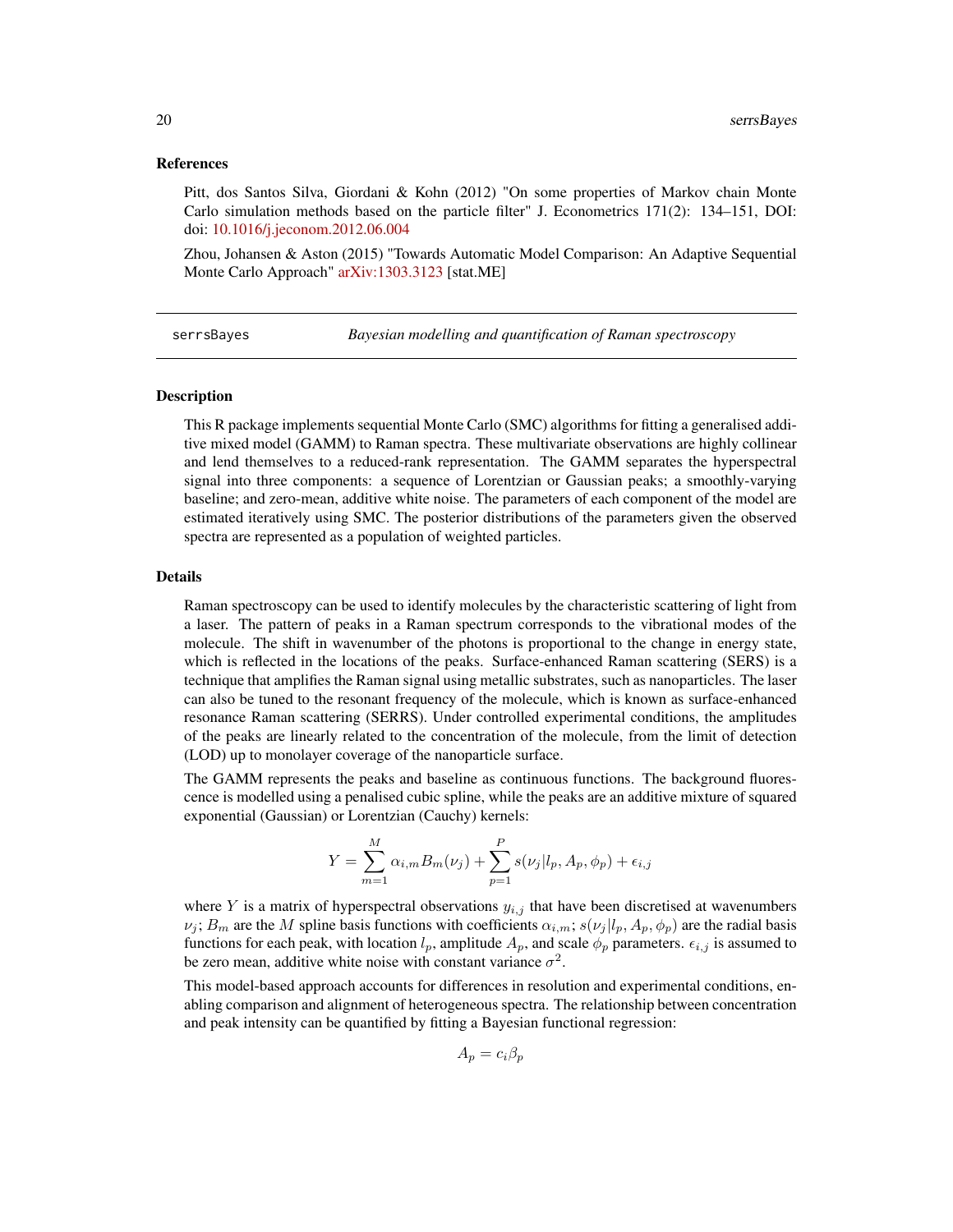#### serrsBayes 21

where  $c_i$  is the nanomolar (nM) concentration of the molecule in the *i*th spectrum,  $c_{LOD} < c_i \leq$  $c_{MLC}$ . The regression model produces highest posterior density (HPD) intervals for the limit of detection of each peak. A consistent, unbiased estimate of the model evidence (also known as the marginal likelihood) is also computed. This can be used to evaluate whether Gaussian or Lorentzian peaks are a better fit to the data.

#### Author(s)

M. T. Moores, J. Carson & M. Girolami

Maintainer: Matt Moores <mmoores@gmail.com>

#### References

Moores, Gracie, Carson, Faulds, Graham & Girolami "Bayesian modelling and quantification of Raman spectroscopy," [arXiv preprint](https://arxiv.org/abs/1604.07299)

#### Examples

```
# simulate some data with known parameter values
wavenumbers <- seq(700,1400,by=2)
spectra <- matrix(nrow=1, ncol=length(wavenumbers))
peakLocations <- c(840, 960, 1140, 1220, 1290)
peakAmplitude <- c(11500, 2500, 4000, 3000, 2500)
peakScale <- c(10, 15, 20, 10, 12)
signature <- weightedLorentzian(peakLocations, peakScale, peakAmplitude, wavenumbers)
baseline <- 1000*cos(wavenumbers/200) + 2*wavenumbers
spectra[1,] <- signature + baseline + rnorm(length(wavenumbers),0,200)
plot(wavenumbers, spectra[1,], type='l', xlab="Raman offset", ylab="intensity")
lines(wavenumbers, baseline, col=2, lty=4)
lines(wavenumbers, baseline + signature, col=4, lty=2)
# fit the model using SMC
lPriors <- list(scale.mu=log(11.6) - (0.4^2)/2, scale.sd=0.4, bl.smooth=10^11, bl.knots=50,
                beta.mu=5000, beta.sd=5000, noise.sd=200, noise.nu=4)
## Not run:
## takes approx. 1 minute for 100 SMC iterations with 10,000 particles
result <- fitSpectraSMC(wavenumbers, spectra, peakLocations, lPriors)
plot.ts(result$ess, xlab="SMC iterations", ylab="ESS")
# sample 200 particles from the posterior distribution
samp.idx <- sample.int(length(result$weights), 200, prob=result$weights)
plot(wavenumbers, spectra[1,], type='l', xlab="Raman offset", ylab="intensity")
for (pt in samp.idx) {
 bl.est <- result$basis %*% result$alpha[,1,pt]
 lines(wavenumbers, bl.est, col="#C3000009")
 lines(wavenumbers, bl.est + result$expFn[pt,], col="#0000C309")
}
## End(Not run)
```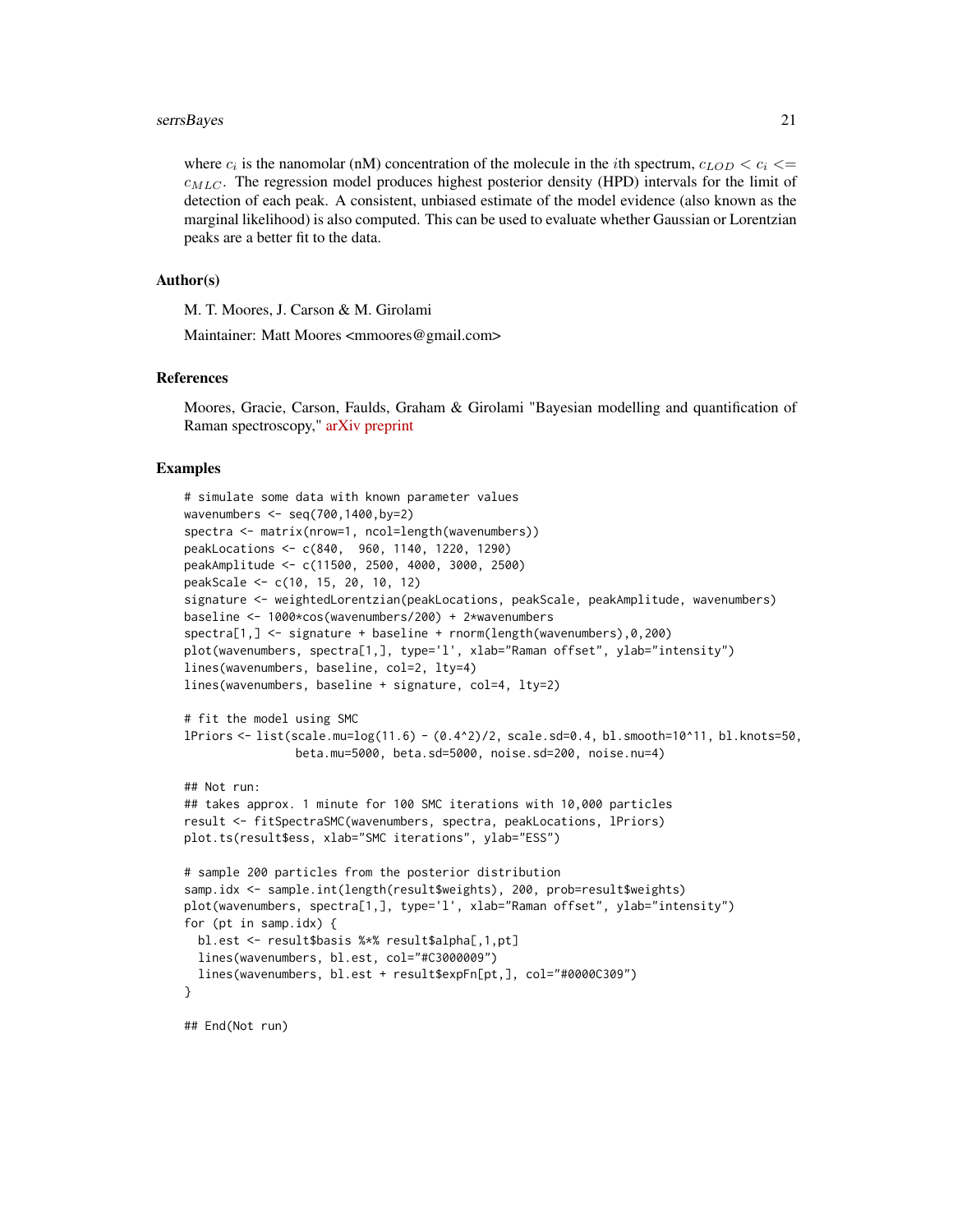<span id="page-21-0"></span>

This is an internal function that is only exposed on the public API for unit testing purposes.

# Usage

sumDexp(x, rate)

# Arguments

|      | Vector of i.i.d. exponential random varibles |
|------|----------------------------------------------|
| rate | parameter of the exponential distribution    |

# Details

The sum of the log-likelihoods (log of the product of the likelihoods) for independent, identicallydistributed, exponential random variables. Note: this Rcpp function is thread-safe, unlike the equivalent alternatives.

#### Value

log-likelihood of x

#### See Also

```
sum(dexp(x,rate,log=TRUE))
```
sumDlogNorm *Sum log-likelihoods of i.i.d. lognormal.*

# Description

This is an internal function that is only exposed on the public API for unit testing purposes.

# Usage

```
sumDlogNorm(x, meanlog, sdlog)
```
#### Arguments

| X       | Vector of i.i.d. lognormal random varibles |
|---------|--------------------------------------------|
| meanlog | mean of the distribution on the log scale  |
| sdlog   | standard deviation on the log scale        |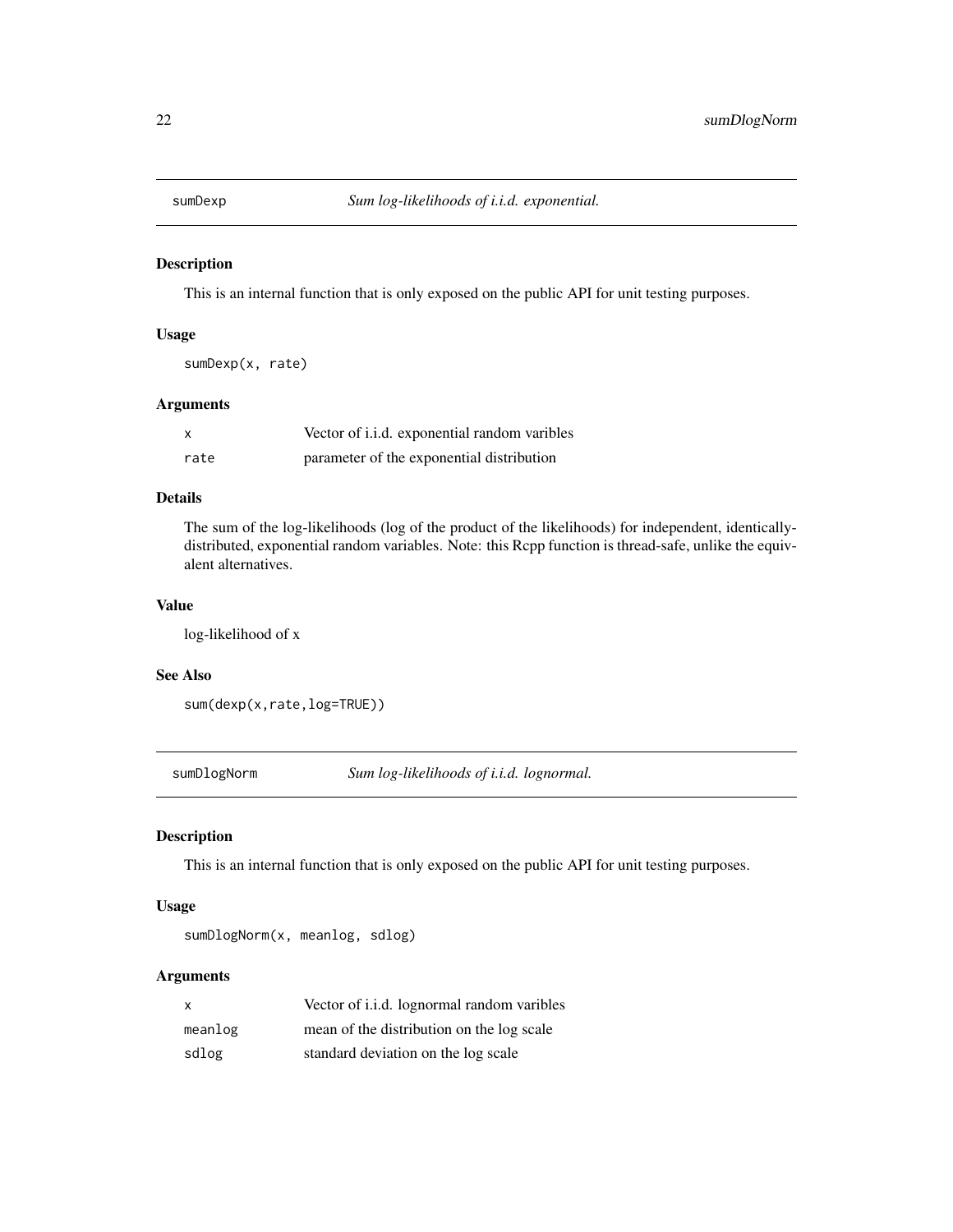#### <span id="page-22-0"></span>sumDnorm 23

## Details

The sum of the log-likelihoods (log of the product of the likelihoods) for independent, identicallydistributed, lognormal random variables. Note: this Rcpp function is thread-safe, unlike the equivalent alternatives.

#### Value

log-likelihood of x

#### See Also

sum(dlnorm(x,meanlog,sdlog,log=TRUE))

# Examples

```
x \leftarrow \text{rlnorm}(100)sumDlogNorm(x,0,1)
```
sumDnorm *Sum log-likelihoods of Gaussian.*

# Description

This is an internal function that is only exposed on the public API for unit testing purposes.

#### Usage

sumDnorm(x, mean, sd)

#### Arguments

| $\mathbf{x}$ | Vector of i.i.d. Gaussian random varibles |
|--------------|-------------------------------------------|
| mean         | Vector of means                           |
| .sd          | Vector of standard deviations             |

## Details

The sum of the log-likelihoods (log of the product of the likelihoods) for independent, identicallydistributed, Gaussian random variables. Note: this Rcpp function is thread-safe, unlike the equivalent alternatives.

# Value

log-likelihood of x

# See Also

sum(dnorm(x,mean,sd,log=TRUE))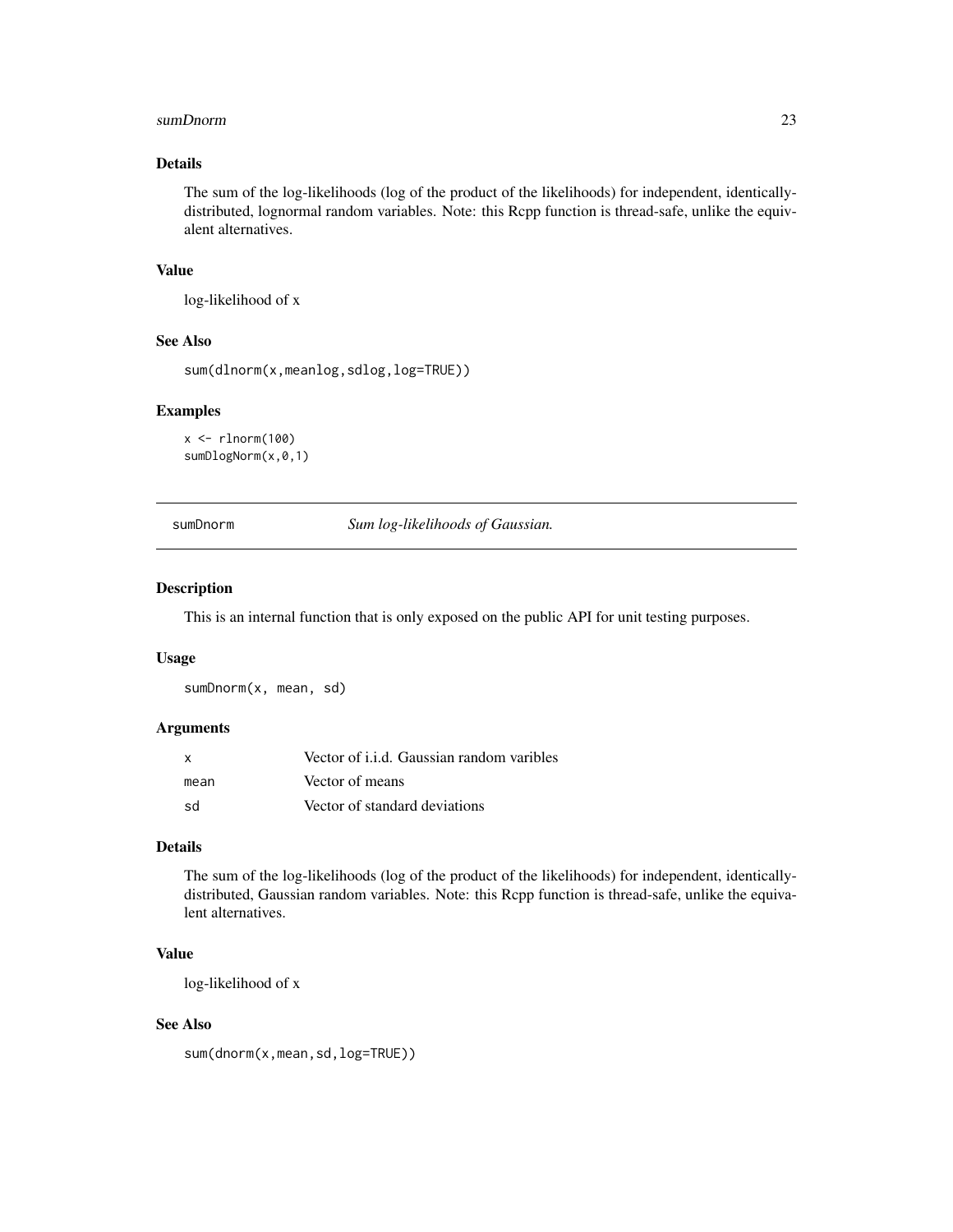# Examples

```
x < - rnorm(100)
mu <- rep(0,length(x))
sd \leftarrow \text{rep}(1,\text{length}(x))sumDnorm(x,mu,sd)
```
weightedGaussian *Compute the spectral signature using Gaussian peaks.*

# Description

Calculates the value of the squared exponential radial basis function at the given wavelengths, given the parameters of the peaks. This function is thread-safe.

# Usage

weightedGaussian(location, scale, amplitude, wavelengths)

## Arguments

| location    | Vector of location parameters of the peaks (mean).            |
|-------------|---------------------------------------------------------------|
| scale       | Vector of scale parameters of the peaks (standard deviation). |
| amplitude   | Vector of amplitudes of the peaks.                            |
| wavelengths | Vector of wavenumbers at which to compute the function.       |

#### Value

The value of the Gaussian function at the given wavelengths.

# Examples

```
Cal_V \leftarrow seq(300, 400, by=5)loc <- c(320,350,375)
sca <- c(10, 5, 18)amp <- c(1000,5000,2000)
weightedGaussian(loc,sca,amp,Cal_V)
```
<span id="page-23-0"></span>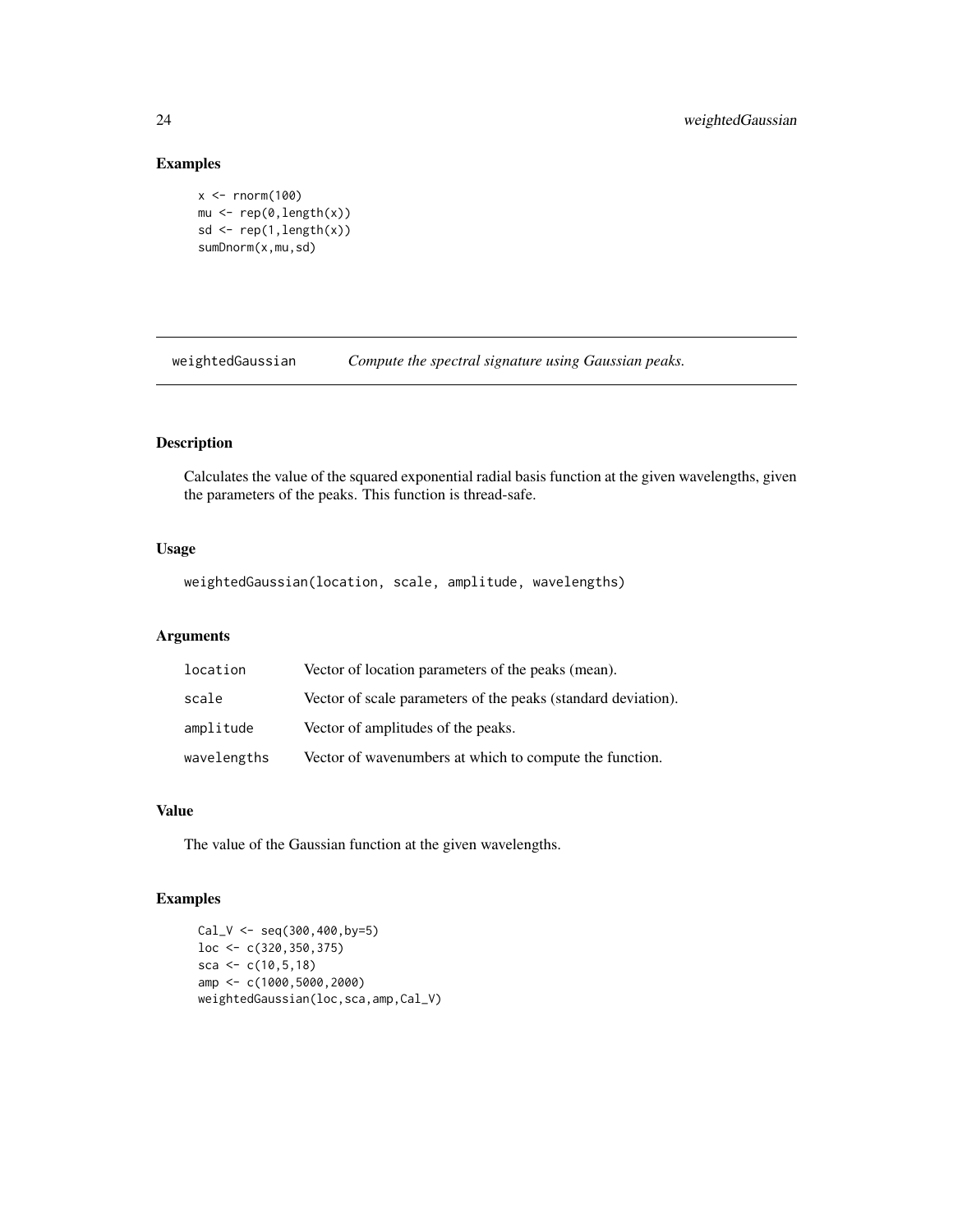<span id="page-24-0"></span>weightedLorentzian *Compute the spectral signature using Lorentzian peaks.*

#### Description

Calculates the value of the Lorentzian function at the given wavelengths, given the parameters of the peaks. This function is thread-safe.

# Usage

weightedLorentzian(location, scale, amplitude, wavelengths)

# Arguments

| location    | Vector of location parameters of the peaks.             |
|-------------|---------------------------------------------------------|
| scale       | Vector of scale parameters of the peaks.                |
| amplitude   | Vector of amplitudes of the peaks.                      |
| wavelengths | Vector of wavenumbers at which to compute the function. |

# Value

The value of the Lorentian function at the given wavelengths.

## Examples

```
Cal_V \leftarrow seq(300, 400, by=5)loc <- c(320,350,375)
sca <- c(10, 5, 18)amp <- c(1000,5000,2000)
weightedLorentzian(loc,sca,amp,Cal_V)
```
weightedMean *Compute the weighted arithmetic means of the particles.*

#### Description

This SMC estimate of the means can be used to centre independent Metropolis-Hastings proposals.

#### Usage

weightedMean(particles, log\_weights)

## Arguments

| particles   | npeaks * npart Matrix of parameter values for each particle. |
|-------------|--------------------------------------------------------------|
| log_weights | logarithms of the importance weights of each particle.       |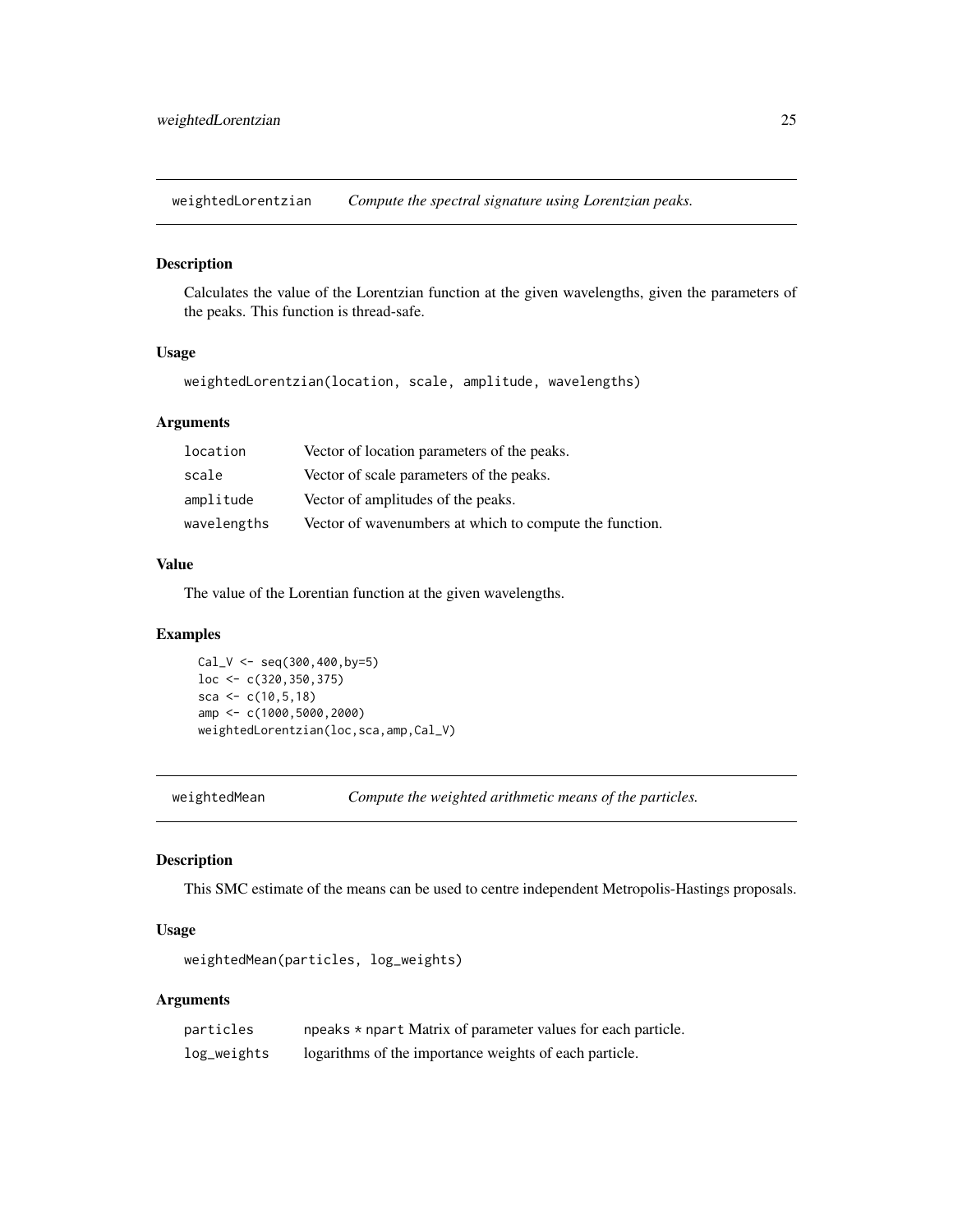# <span id="page-25-0"></span>Value

A vector of means, one for each row.

# See Also

[weighted.mean](#page-0-0)

weightedVariance *Compute the weighted variance of the particles.*

# Description

This SMC estimate of the variance can be used to scale the bandwidth of adaptive, Gaussian random walk Metropolis-Hastings proposals.

# Usage

weightedVariance(particles, log\_weights, mean)

# Arguments

| particles   | npeaks * npart Matrix of parameter values for each particle. |
|-------------|--------------------------------------------------------------|
| log_weights | logarithms of the importance weights of each particle.       |
| mean        | Vector of weighted means of each particle.                   |

# Value

A vector of variances, one for each row.

#### See Also

[wtd.var](#page-0-0)